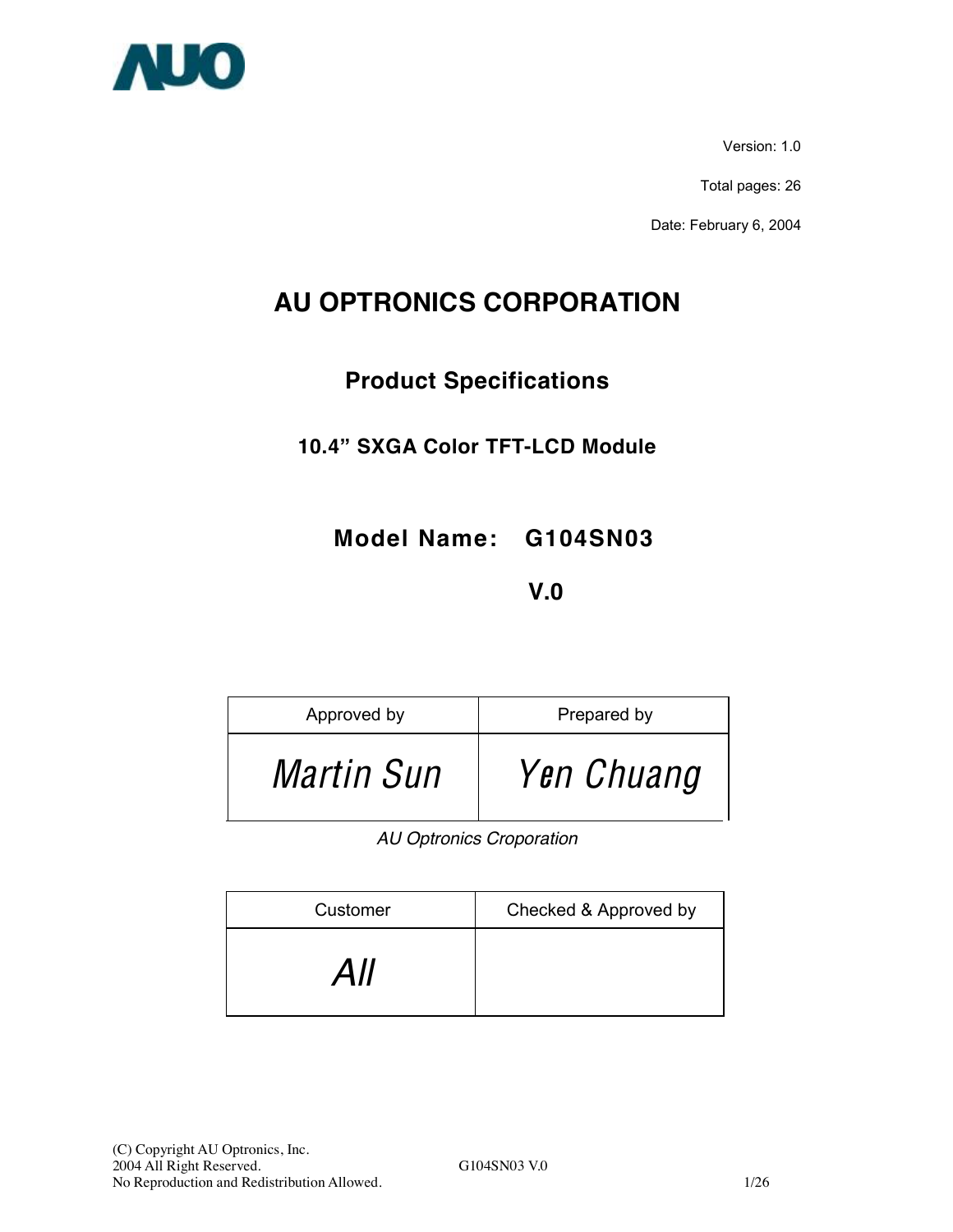

**Version: 1.0 Total Pages: 26 Date: February 6, 2004**

**Product Functional Specification** 

## **10.4 inch SVGA Color TFT LCD Module**

## **Model Name: G104SN03**

**V.0** 

**(** u **) Preliminary Specification**

 **( ) Final Specification**

**Note: This Specification is subject to change without notice.**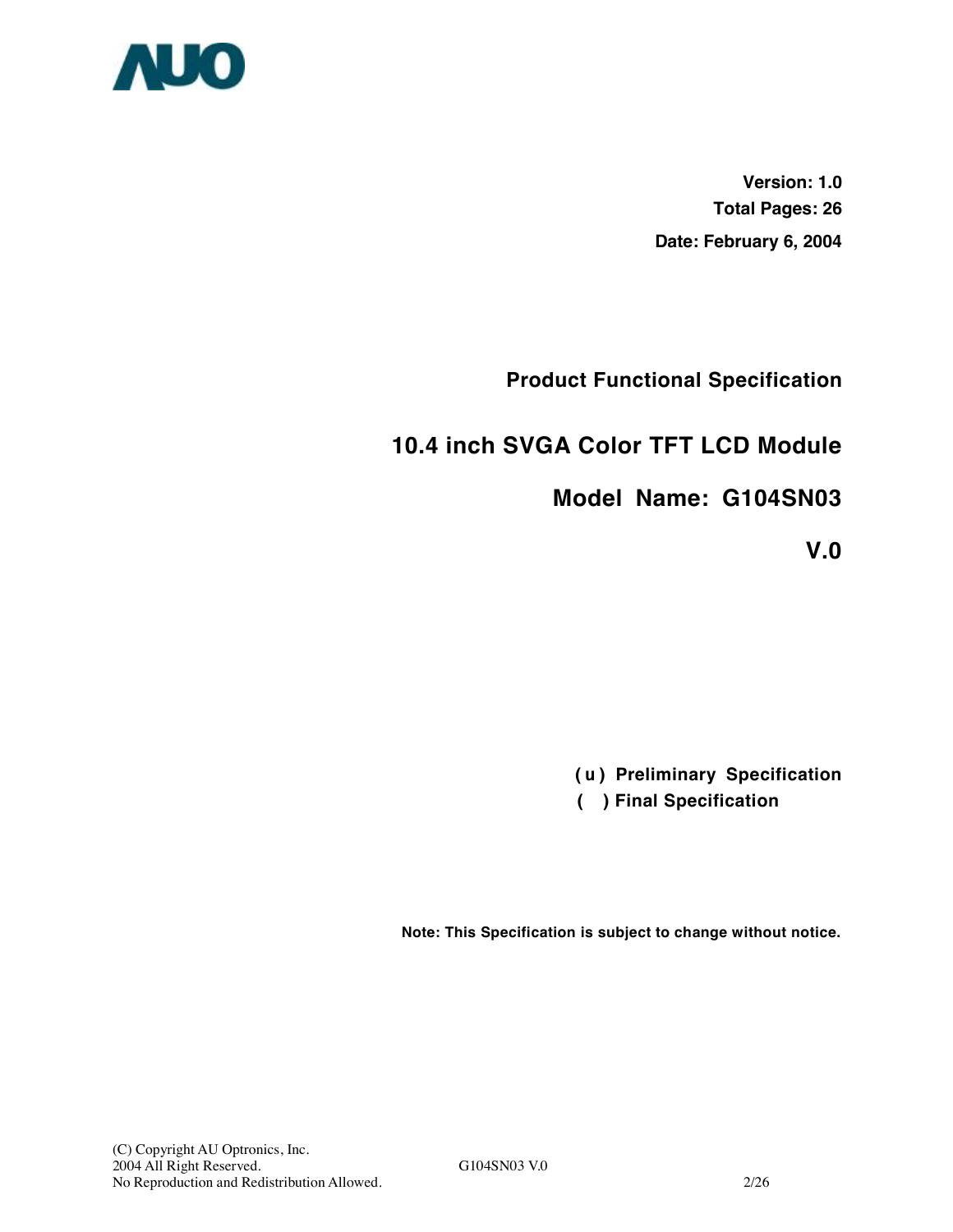

# **I. Contents**

| 1.0 | Handling Precautions ------------------------<br>5       |                                                        |  |  |  |
|-----|----------------------------------------------------------|--------------------------------------------------------|--|--|--|
| 2.0 | General Description ------------------------<br>6        |                                                        |  |  |  |
|     | 2.1                                                      | <b>Display Characteristics</b>                         |  |  |  |
|     | 2.2                                                      | <b>Functional Block Diagram</b>                        |  |  |  |
| 3.0 |                                                          | Absolute Maximum Ratings ------------------- 9         |  |  |  |
| 4.0 |                                                          | Optical Characteristics ---------------------- 10      |  |  |  |
| 5.0 |                                                          | Signal Interface ----------------------------12        |  |  |  |
|     | 5.1                                                      | Connectors                                             |  |  |  |
|     | 5.2                                                      | Signal Pin                                             |  |  |  |
|     | 5.3                                                      | <b>Signal Description</b>                              |  |  |  |
|     | 5.4                                                      | <b>Signal Electrical Characteristics</b>               |  |  |  |
| 6.0 |                                                          |                                                        |  |  |  |
| 7.0 | Power Consumption ------------------------ 17            |                                                        |  |  |  |
| 8.0 |                                                          |                                                        |  |  |  |
|     | 8.1                                                      | Display Color v.s. Input Data Signal                   |  |  |  |
|     | 8.2                                                      | Input Signal Timing                                    |  |  |  |
|     | 8.3                                                      | <b>Display Position</b>                                |  |  |  |
| 9.0 |                                                          |                                                        |  |  |  |
|     | -----------------------24<br>10.0 Reliability Test Items |                                                        |  |  |  |
|     |                                                          | 11.0 Display Quality -------------------------------24 |  |  |  |
|     |                                                          |                                                        |  |  |  |
|     | 13.0 Mechanical Characteristic ----------------------26  |                                                        |  |  |  |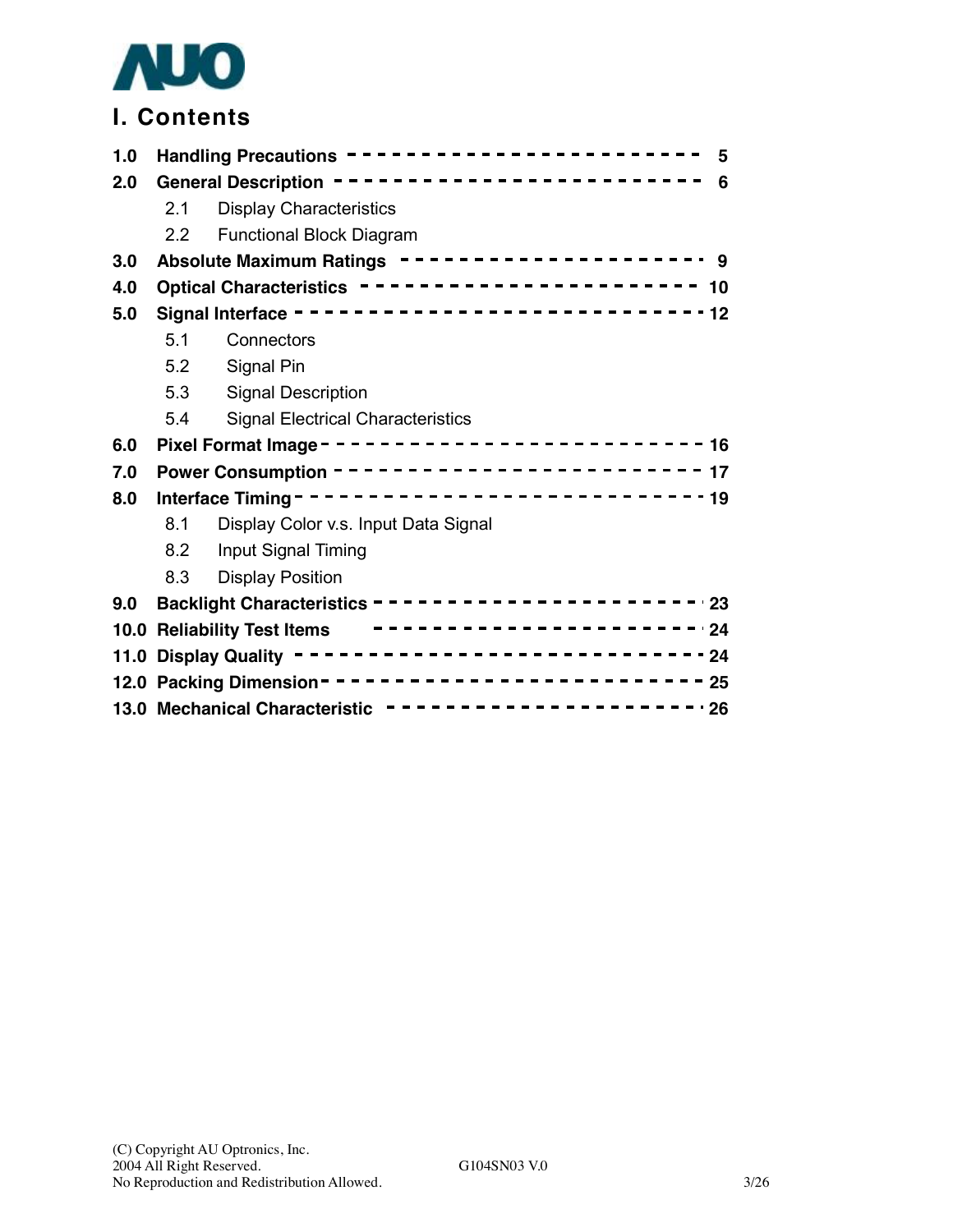

# **II. Record of Revision**

| Version and Date Page | Old description | <b>New Description</b>      | Remark |
|-----------------------|-----------------|-----------------------------|--------|
| 1.0 Feb. 6, 2004 All  | N/A             | First Edition for Customers |        |
|                       |                 |                             |        |
|                       |                 |                             |        |
|                       |                 |                             |        |
|                       |                 |                             |        |
|                       |                 |                             |        |
|                       |                 |                             |        |
|                       |                 |                             |        |
|                       |                 |                             |        |
|                       |                 |                             |        |
|                       |                 |                             |        |
|                       |                 |                             |        |
|                       |                 |                             |        |
|                       |                 |                             |        |
|                       |                 |                             |        |
|                       |                 |                             |        |
|                       |                 |                             |        |
|                       |                 |                             |        |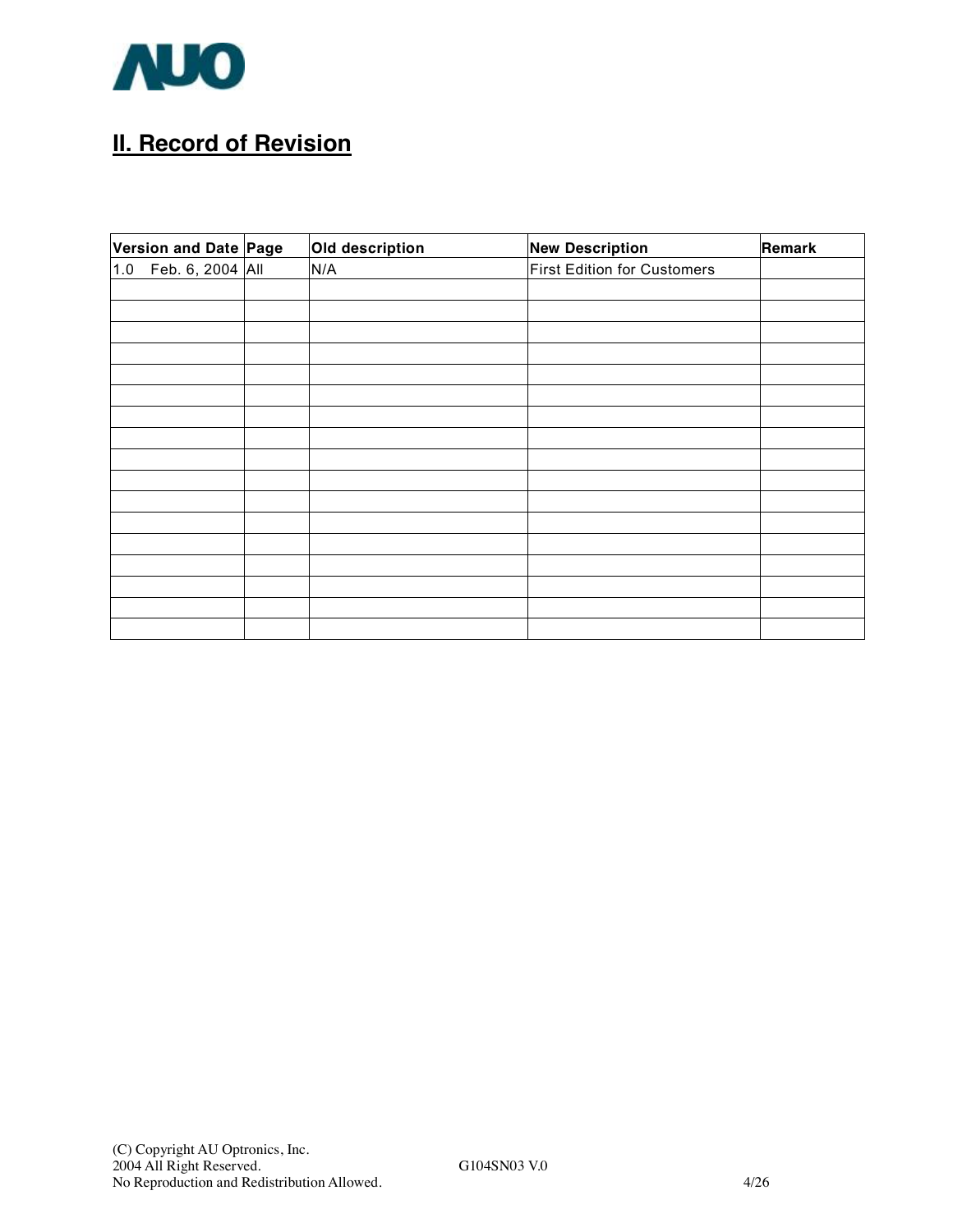

- 1) Since front polarizer is easily damaged, pay attention not to scratch it.
- 2) Be sure to turn off power supply when inserting or disconnection from input connector.
- 3) Wipe off water drop immediately. Long contact with water may cause discoloration or spots.
- 4) When the panel surface is soiled, wipe it with absorbent cotton or other soft cloth.
- 5) Since the panel is made of glass, it may break or crack if dropped or bumped on hard surface.
- 6) Since CMOS LSI is used in this module, take care of static electricity and insure human earth when handling.
- 7) Do not open nor modify the module Assembly.
- 8) Do not press the reflector sheet at the back of the module to any directions.
- 9) In case if a module has to be put back into the packing container slot after once it was taken out from the container, do not press the center of the CCFL Reflector edge. Instead, press at the far ends of the CFL Reflector edge softly. Otherwise the TFT module may be damaged.
- 10) At the insertion or removal of the Signal Interface Connector, be sure not to rotate nor tilt the interface Connector of the TFT module.
- 11) After installation of the TFT module into an enclosure, do not twist nor bend the TFT module even momentary. At designing the enclosure, it should be taken into consideration that no bending/twisting forces are applied to the TFT module from outside. Otherwise the TFT module may be damaged.
- 12) Cold cathode fluorescent lamp in LCD contains a small amount of mercury. Please follow local ordinances or regulations for disposal.
- 13) Small amount of materials having no flammability grade is used in the LCD module should be supplied by power complied with requirements of Limited Power Source, or be applied exemption.
- 14) The LCD module is designed so that the CFL in it is supplied by Limited Current Circuit. Do not connect the CFL in Hazardous Voltage Circuit.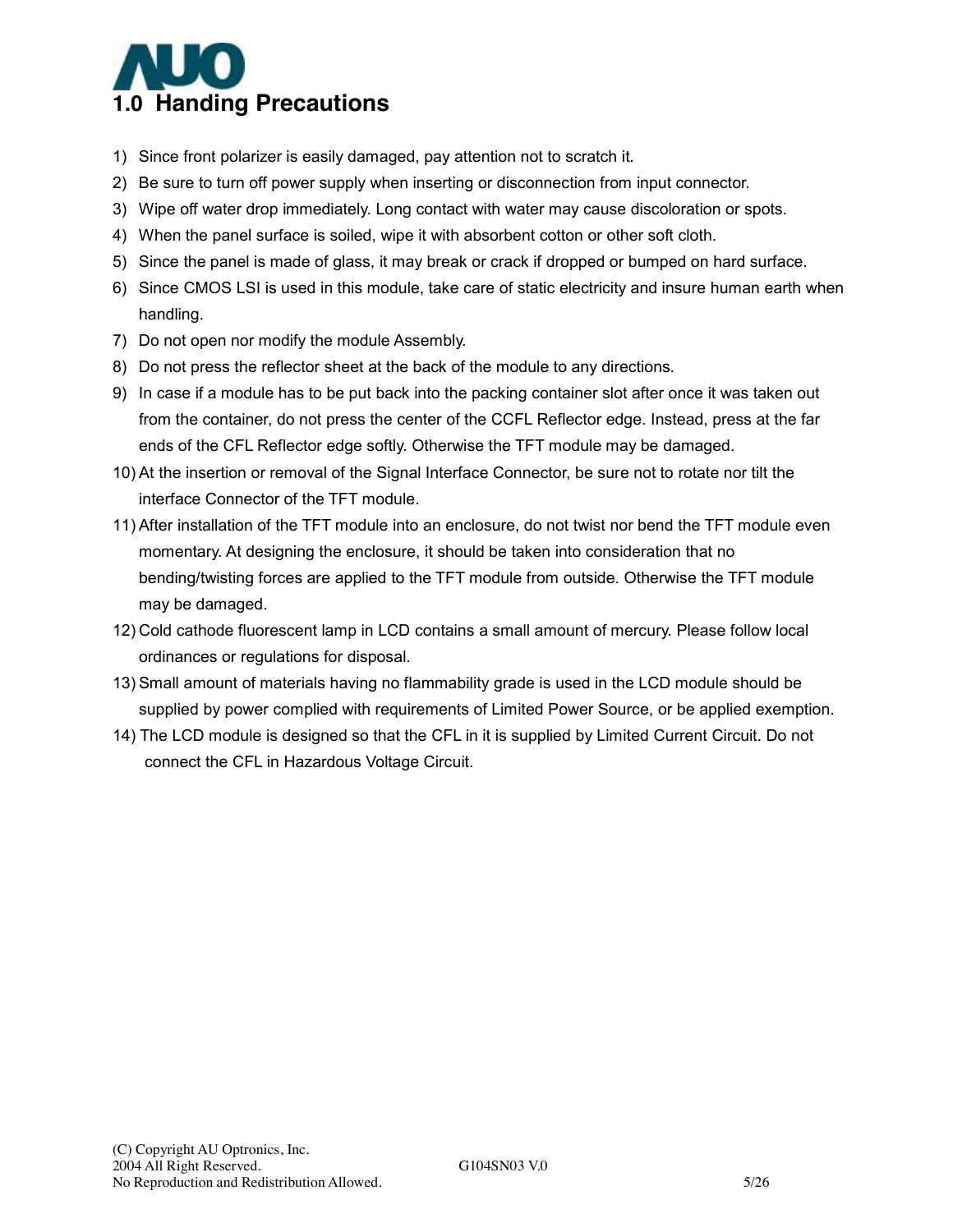

This specification applies to the 10.4 inch color TFT LCD module G104SN03 V.0.

This module is designed for General Display.

The screen format is intended to support the SVGA (800(H) x 600(V)) screen and 262k colors (RGB 6-bits data driver).

All input signals are LVDS interface compatible.

The module does not contain an inverter card for backlight.

#### Features

- SVGA 800(H) x600(V) resolution
- 1 CCFL(Cold cathode Fluorescent Lamp)
- High contrast ratio, High transmittance ratio
- Wide viewing angle
- High speed response
- Low power consumption
- LVDS interface

#### Applications

Information Appliance Industrial Application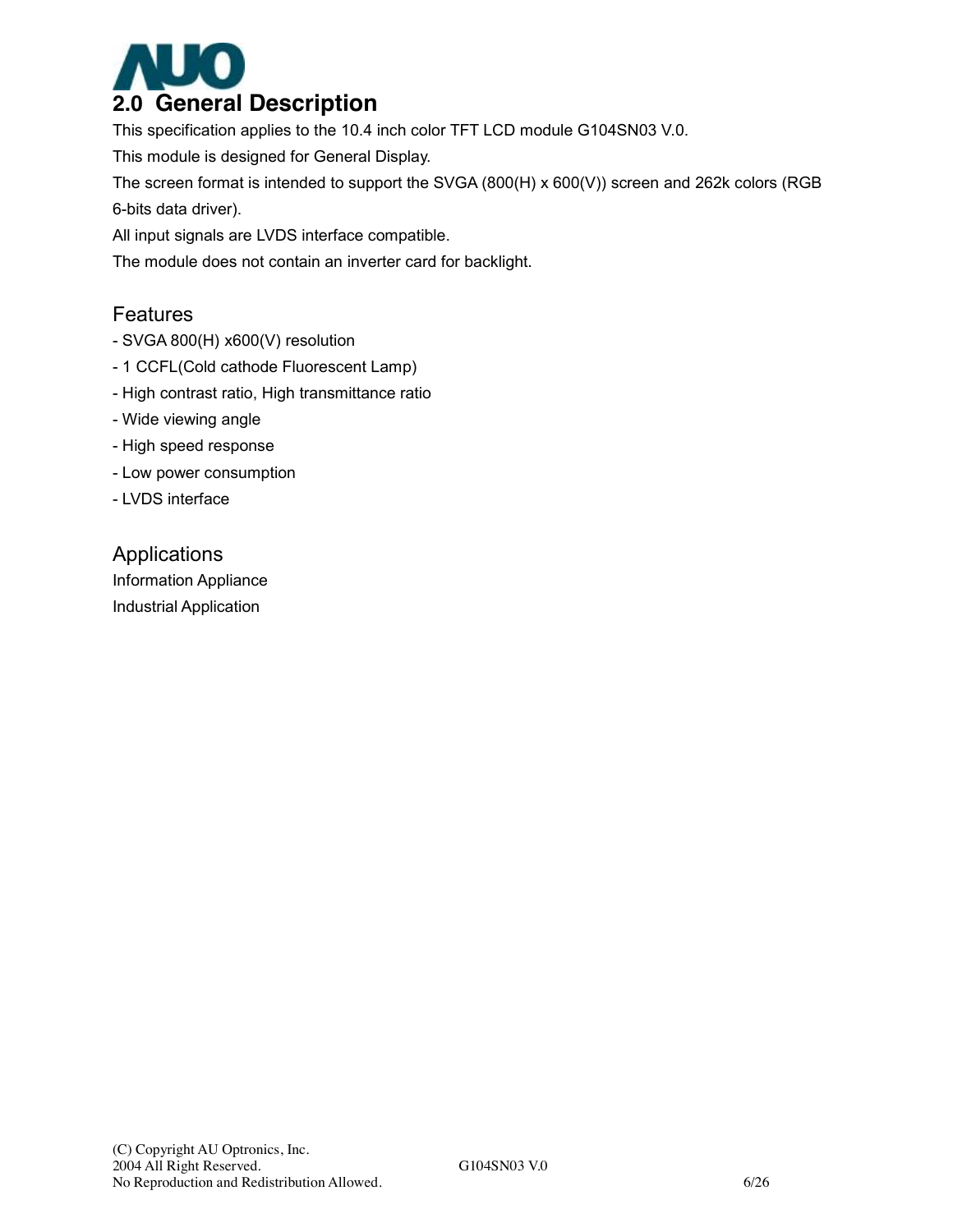

The following items are characteristics summary on the table under 25℃ condition:

| <b>Items</b>                          | Unit                          | <b>Specifications</b>                 |
|---------------------------------------|-------------------------------|---------------------------------------|
| Screen Diagonal                       | [inch]                        | 10.4"                                 |
| Outline dimension                     | [mm]                          | 236.0(W) x 174.3(H) x 5.6(D)          |
| <b>Active Area</b>                    | [mm]                          | $211.2(H) \times 158.4(V)$            |
| Resolution H x V                      |                               | 800(R, G,B x3) x 600                  |
| <b>Pixel Pitch</b>                    | [mm]                          | $0.264(H) \times 0.264(V)$            |
| Pixel Arrangement                     |                               | R.G.B. Vertical Stripe                |
| Display Mode                          |                               | TN mode, Normally White               |
| Typical White Luminance (ICFL=4.5 mA) | $\text{[cd/m}^2$              | 230 Typ. (center)                     |
| <b>Contrast Ratio</b>                 |                               | $500:1$ Typ.                          |
| Optical Rise Time/Fall Time           | [msec]                        | 10/25 Typ.                            |
| Viewing angle ( $CR \ge 10$ )         |                               | 60/60/35/65 (L/R/U/D)                 |
| Nominal Input Voltage VDD             | [Volt]                        | $+3.3$ Typ.                           |
| <b>Typical Power Consumption</b>      | [Watt]                        | 3.3 Typ                               |
| (VDD line + VCFL line)                |                               |                                       |
| Weight                                | [Grams]                       | 280 Typ ± 10                          |
| Surface treatment                     |                               | Anti-glare, hard coating 3H           |
| <b>Electrical Interface</b>           |                               | 1 channel LVDS                        |
| <b>Support Color</b>                  |                               | Native 262K colors (RGB 6-bit driver) |
| <b>Temperature Range</b>              |                               |                                       |
| Operating                             | [°C]                          | 0 to $+50$                            |
| Storage(Shipping)                     | $\lbrack \mathcal{C} \rbrack$ | $-20$ to $+60$                        |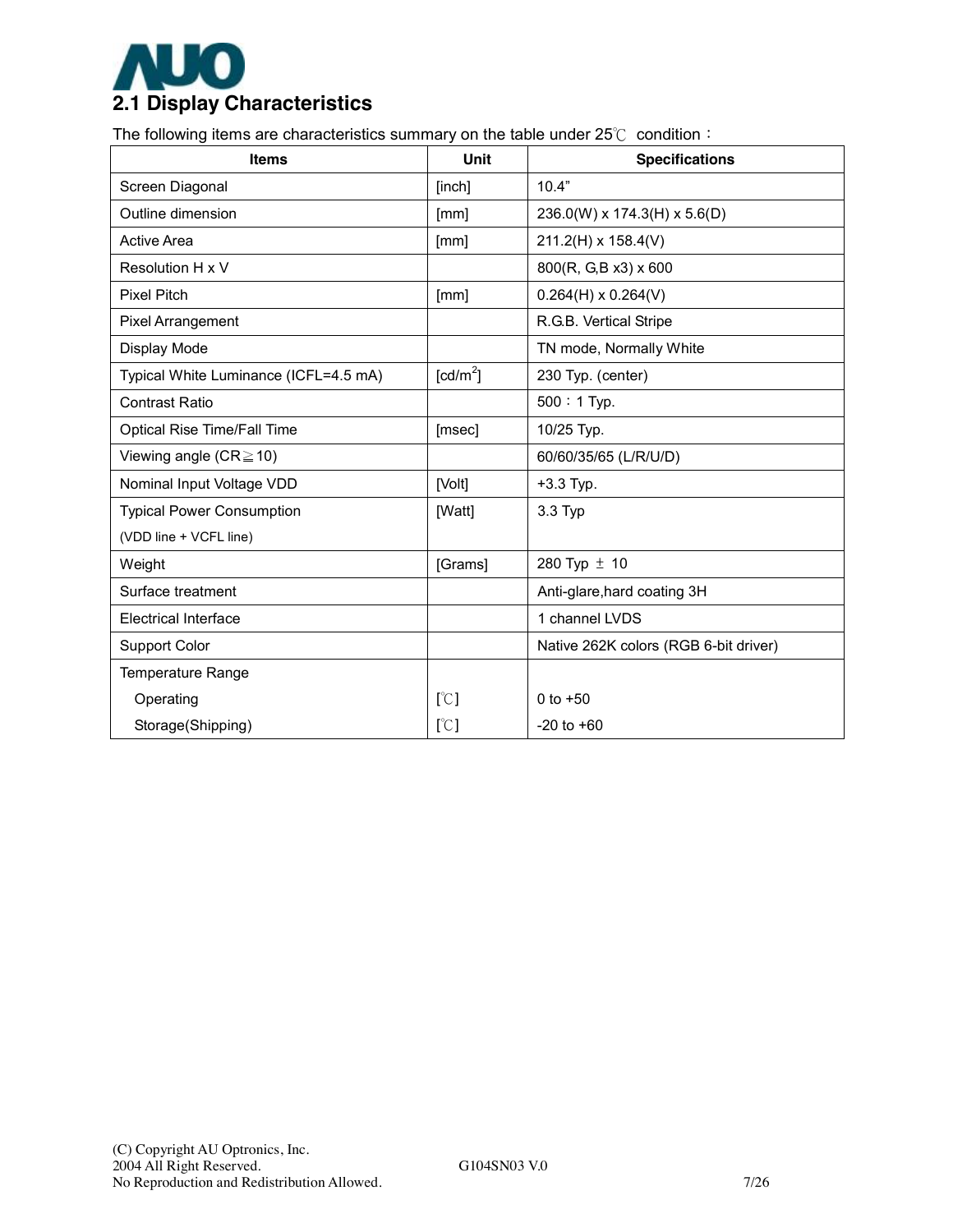

The following diagram shows the functional block of the 10.4 inches Color TFT LCD Module:

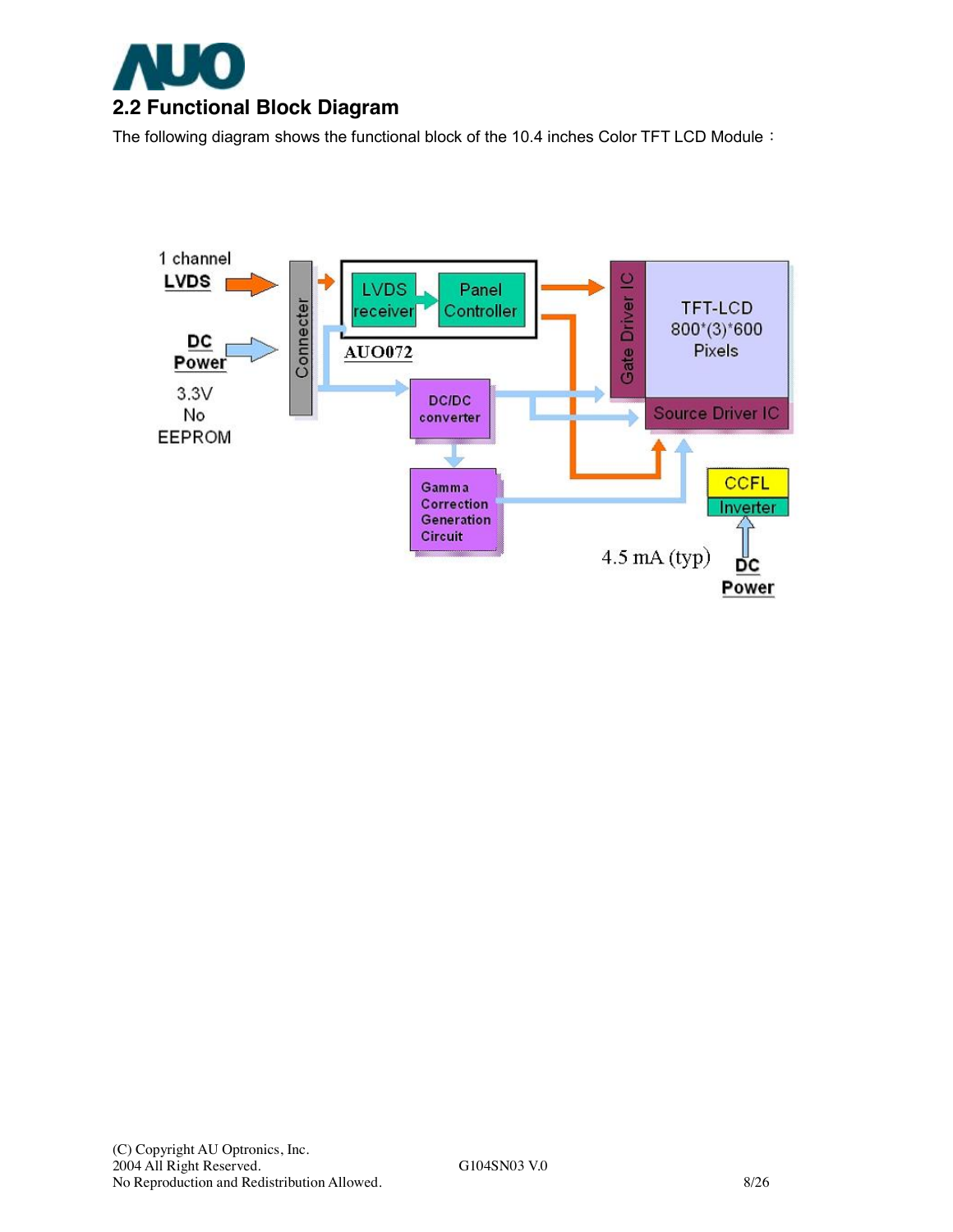# **3.0 Absolute Maximum Ratings (GND = 0 V)**

| <b>Parameter</b>             | Symbol                     | <b>Values</b> |                     | Unit    | <b>Remark</b>   |
|------------------------------|----------------------------|---------------|---------------------|---------|-----------------|
|                              |                            | Min.          | Max.                |         |                 |
| Power voltage                | $V_{DD}$                   | $-0.3$        | 4                   | [Volt]  | At $25^{\circ}$ |
| Input signal voltage         | $V_{in}$                   | $-0.3$        | $V_{DD}$ +0.3       | [Volt]  | At $25^{\circ}$ |
| <b>CCFL</b> current          | <b>ICFL</b>                | 3.0           | 5.5                 | [mA]rms |                 |
| <b>CCFL starting Voltage</b> | Vs                         | -             | 800                 | [Vrms]  | AT $25^\circ$ C |
| Operating temperature        | Top                        | 0             | +50                 | [°C]    | Note 1          |
| Operating Humidity           | $H_{OP}$                   | 8             | 90                  | I%RH1   | Note 1          |
| Storage temperature          | $\mathsf{T}_{\texttt{ST}}$ | $-20$         | +60                 | [°C]    | Note 1          |
| <b>Storage Humidity</b>      | $H_{ST}$                   | 5             | 90                  | [%RH]   | Note 1          |
| Vibration                    |                            |               | $1.5, 10 - 200 - 1$ | [G, Hz] |                 |
| <b>Shock</b>                 |                            |               | 200,2               | [G, ms] | Half sine wave  |

Note 1: The relative humidity must not exceed 90% non-condensing at temperatures of 40 ℃ or less. At temperatures greater than 40℃, the wet bulb temperature must not exceed 39℃. When operate at low temperatures, the brightness of CCFL will drop and the life time of CCFL will be reduced.

Note 2:The unit should not be exposed to corrosive chemicals.

#### **Wet bulb temperature chart**



(C) Copyright AU Optronics, Inc. 2004 All Right Reserved. G104SN03 V.0 No Reproduction and Redistribution Allowed. 9/26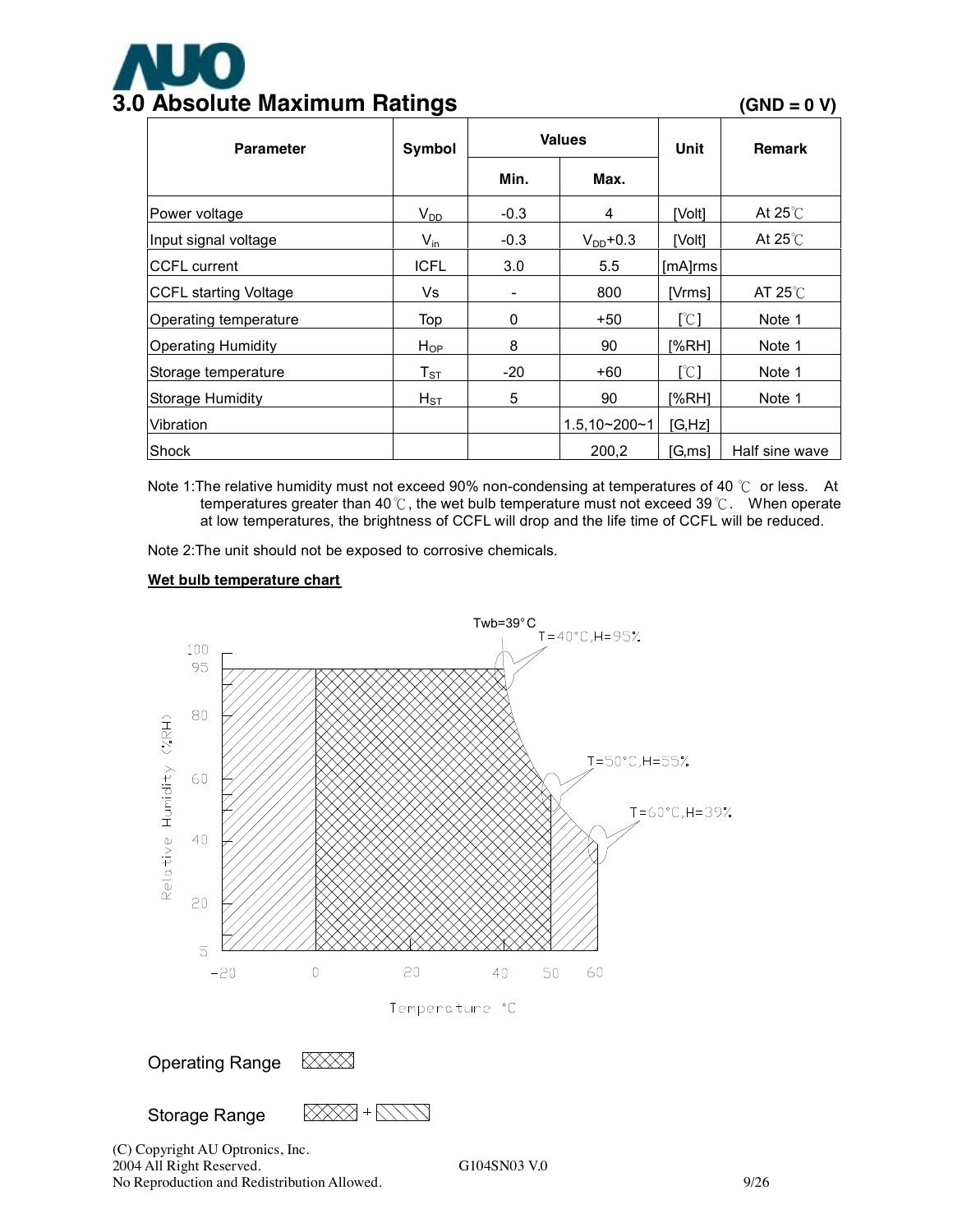

## **4.0 Optical Characteristics** (Note 1, Note 2)

|                                              |               |                                     |                         | <b>Specification</b> |          |                          |      |               |
|----------------------------------------------|---------------|-------------------------------------|-------------------------|----------------------|----------|--------------------------|------|---------------|
|                                              | <b>Item</b>   |                                     | <b>Symbol Condition</b> |                      | Typ.     | Max.                     | Unit | <b>Remark</b> |
| Response time<br>Rising time<br>Falling time |               | Tr<br><b>Tf</b>                     | $\theta = 0^{\circ}$    |                      | 10<br>25 | 20<br>30                 | ms   | Note 4        |
| Contrast ratio                               |               | CR                                  | $\theta = 0^{\circ}$    | 400                  | 500      | $\overline{\phantom{a}}$ |      | Note 3,5      |
| Viewing angle                                | Top           |                                     |                         | 30                   | 35       |                          |      |               |
|                                              | <b>Bottom</b> |                                     |                         | 60                   | 65       | $\overline{\phantom{a}}$ |      |               |
|                                              | Left          |                                     | $CR \ge 10$             | 60                   | 60       |                          | deg. | Note $3,6$    |
|                                              | Right         |                                     |                         | 60                   | 60       |                          |      |               |
| White Luminance (ICFL=4.5 mA)                |               | $\lceil$ cd/m <sup>2</sup> $\rceil$ | $\theta = 0^{\circ}$    | 200                  | 230      | $\overline{\phantom{0}}$ | nit  | Note 3,7,8,9  |
|                                              |               | Wx                                  |                         | 0.280                | 0.320    | 0.340                    |      | Note 3,8,9    |
| Color chromaticity(CIE)                      |               | Wy                                  | $\theta = 0^{\circ}$    | 0.300                | 0.330    | 0.360                    |      |               |
|                                              |               | Rx                                  |                         | 0.540                | 0.570    | 0.600                    |      |               |
|                                              |               | Ry                                  |                         | 0.290                | 0.320    | 0.350                    |      |               |
|                                              |               | Gx                                  |                         | 0.270                | 0.300    | 0.330                    |      |               |
|                                              |               | Gy                                  |                         | 0.530                | 0.560    | 0.590                    |      |               |
|                                              |               | Bx                                  |                         | 0.115                | 0.145    | 0.175                    |      |               |
|                                              |               | By                                  |                         | 0.100                | 0.130    | 0.160                    |      |               |
| White uniformity                             |               | $\delta$ w                          | 13 Points               |                      |          | 1.33                     |      | Note 3,9,10   |

Note 1: Ambient temperature = 25℃.

Note 2: To be measured in dark room after backlight warm up 30 minutes.

Note 3: To be measured with a viewing cone of 1°by Topcon luminance meter BM-5A.

Note 4: Definition of response time:

The output signals of BM-7 are measured when the input signals are changed from "Black" to "White" (falling time) and from "White" to "Black" (rising time), respectively. The response time means the interval between the 10% and 90% of amplitudes. Refer to figure as below.





Contrast ratio is calculated with the following formula.

Contrast ratio (CR)= Luminance on the white raster

(C) Copyright AU Optronics, Inc. 2004 All Right Reserved. G104SN03 V.0 No Reproduction and Redistribution Allowed. 10/26

Luminance on the black raster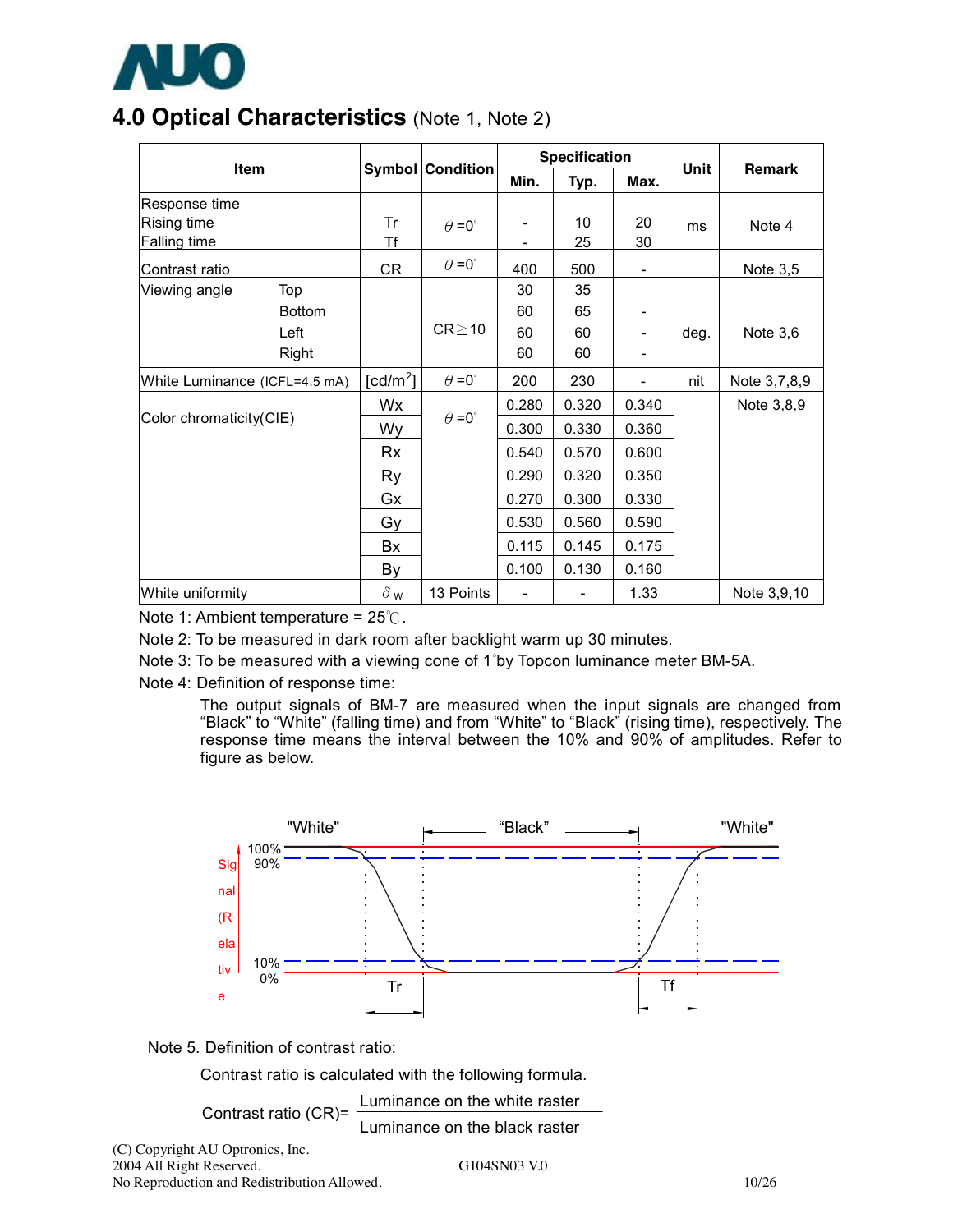



Note 7: Definition of the 13 points (from A to M) on panel, refer to figure as below



Note 8: Definition of brightness: the luminance of center points (G). Note 9: Driving conditions for CCFL : I<sub>L</sub>=4.5 mA, 60KHz Frequency

Note 10: Definition of white uniformity:

 $\delta w =$  -Maximum Luminance of thirteen points (brightness) Minimum Luminance of thirteen points (brightness)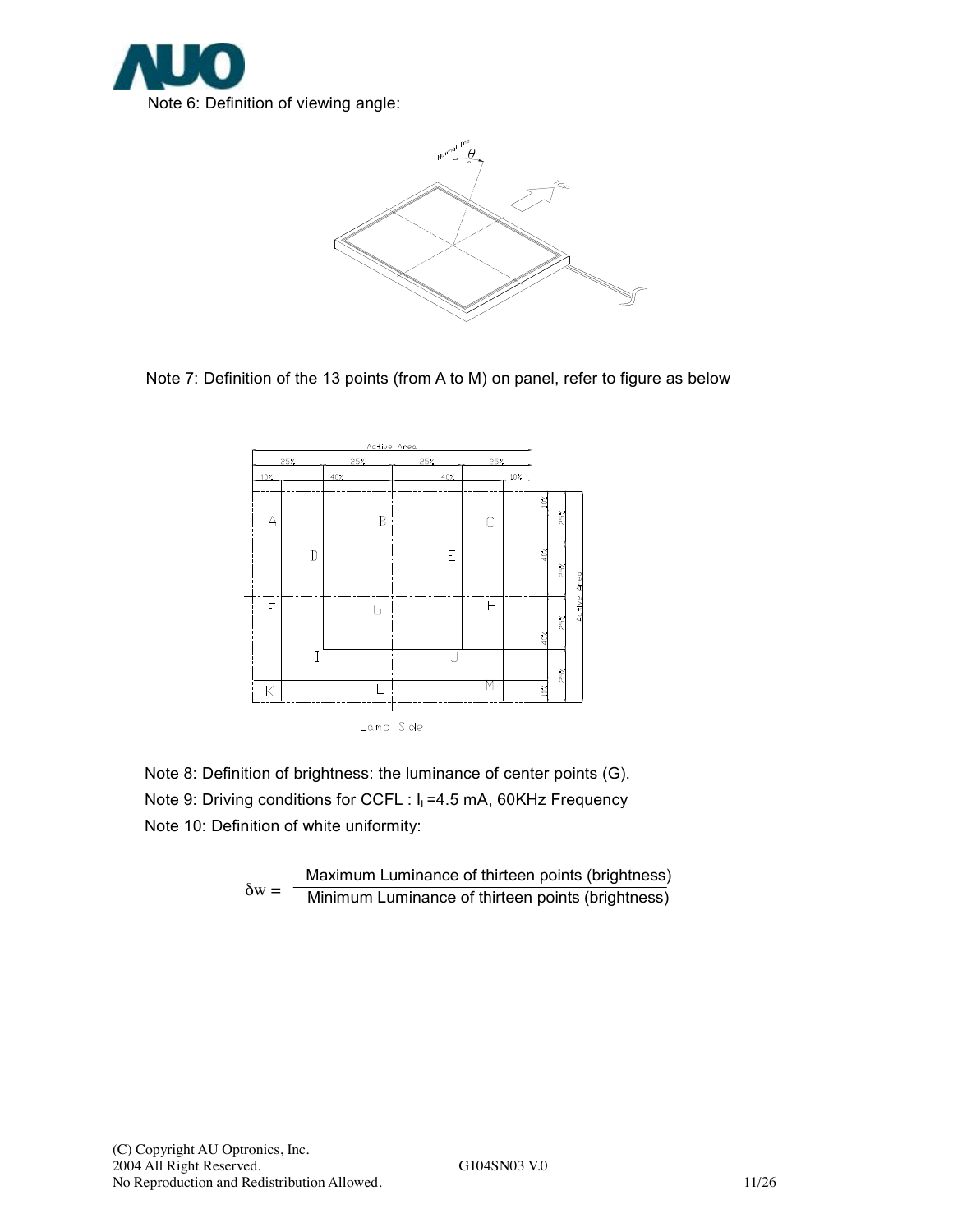

#### **5.1 Connectors**

Physical interface is described as for the connector on module.

These connectors are capable of accommodating the following signals and will be following components.

| <b>Connector Name / Designation</b>   | For Signal Connector          |
|---------------------------------------|-------------------------------|
| <b>Manufacturer</b>                   | <b>HIROSE</b>                 |
| <b>Type / Part Number</b>             | <b>HRS DF 19K-20P-1H</b>      |
| <b>Mating Connector / Part Number</b> | HRS DF19G-20S-1C (WIRE TYPE)) |
| <b>Mating Connector / Part Number</b> | HRS DF19-20S-1F (FPC TYPE)    |

| <b>Connector Name / Designation</b>   | For Lamp Connector |
|---------------------------------------|--------------------|
| <b>Manufacturer</b>                   | JST                |
| <b>Type / Part Number</b>             | <b>BHSR-02VS-1</b> |
| <b>Mating Connector / Part Number</b> | SM02B-BHSS-1-TB    |

### **5.2 Signal Pin**

Pin assignment

(1)Input signal interface

| Pin no         | <b>Symbol</b> | <b>Function</b>                | Etc. |
|----------------|---------------|--------------------------------|------|
| 1              | $V_{\rm CC}$  | +3.3 V power supply            |      |
| 2              | $V_{\rm CC}$  | +3.3 V power supply            |      |
| 3              | <b>GND</b>    | Ground                         |      |
| 4              | <b>GND</b>    | Ground                         |      |
| 5              | RxIN0-        | LVDS receiver signal channel 0 |      |
| 6              | RxIN0+        |                                |      |
| $\overline{7}$ | <b>GND</b>    | Ground                         |      |
| 8              | RxIN1-        | LVDS receiver signal channel 1 |      |
| 9              | RxIN1+        |                                |      |
| 10             | <b>GND</b>    | Ground                         |      |
| 11             | RxIN2-        | LVDS receiver signal channel 2 |      |
| 12             | RxIN2+        |                                |      |
| 13             | <b>GND</b>    | Ground                         |      |
| 14             | CKIN-         | LVDS receiver signal clock     |      |
| 15             | CKIN+         |                                |      |
| 16             | <b>GND</b>    | Ground                         |      |
| 17             | <b>NC</b>     | No Connection                  |      |
| 18             | <b>NC</b>     | No Connection                  |      |
| 19             | <b>GND</b>    | Ground                         |      |
| 20             | <b>GND</b>    | Ground                         |      |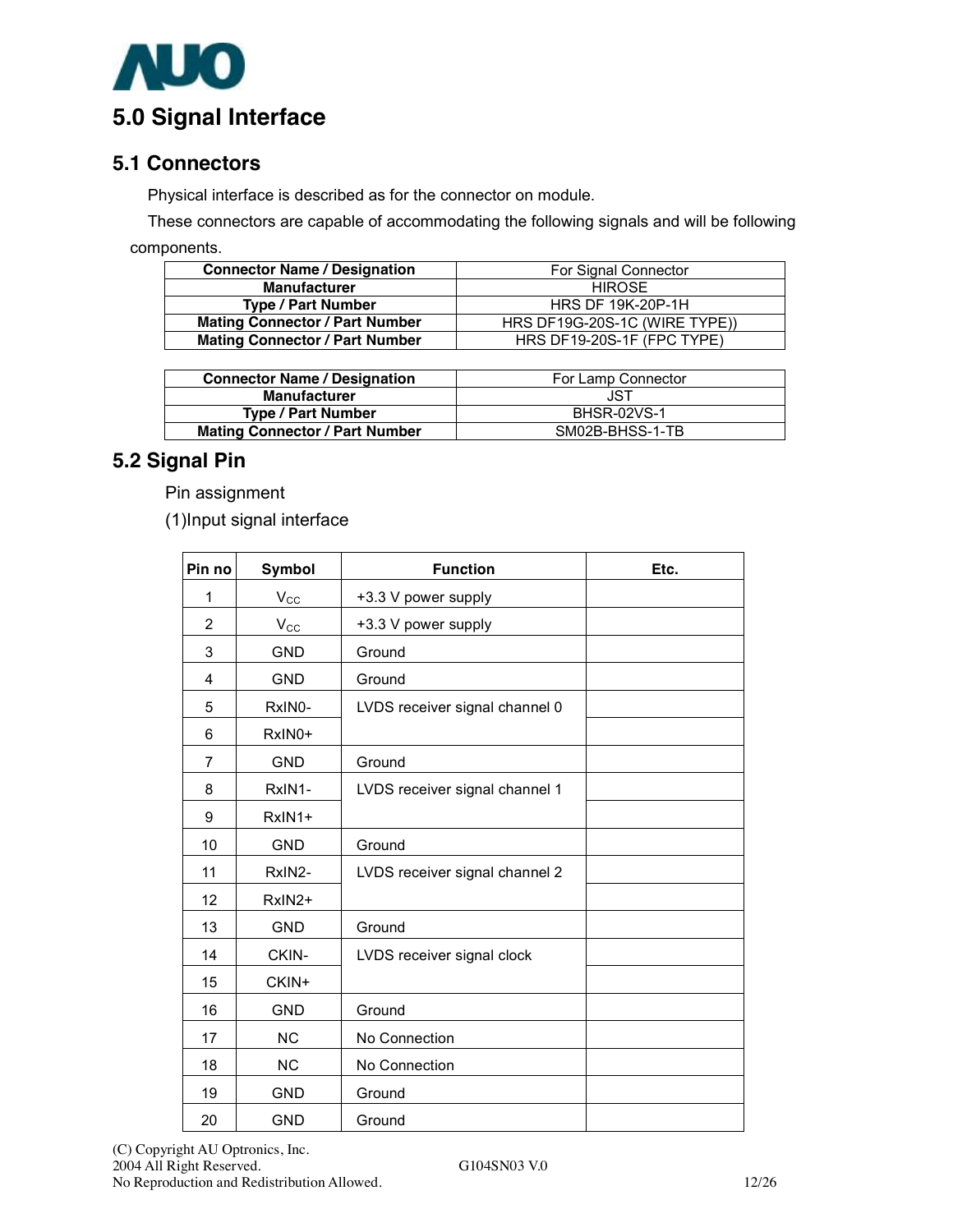

|                    | Symbol         | <b>Function</b>  |                          |  |
|--------------------|----------------|------------------|--------------------------|--|
| TxIN <sub>0</sub>  | R <sub>0</sub> | Red data (LSB)   |                          |  |
| TxIN1              | R1             | Red data         |                          |  |
| TxIN <sub>2</sub>  | R <sub>2</sub> | Red data         | 6 bit red display data   |  |
| TxIN <sub>3</sub>  | R <sub>3</sub> | Red data         |                          |  |
| TxIN4              | R <sub>4</sub> | Red data         |                          |  |
| TxIN <sub>5</sub>  | R <sub>5</sub> | Red data (MSB)   |                          |  |
| TxIN <sub>6</sub>  | G <sub>0</sub> | Green data (LSB) |                          |  |
| TxIN7              | G <sub>1</sub> | Green data       |                          |  |
| TxIN <sub>8</sub>  | G <sub>2</sub> | Green data       |                          |  |
| TxIN9              | G <sub>3</sub> | Green data       | 6 bit green display data |  |
| TxIN10             | G <sub>4</sub> | Green data       |                          |  |
| TxIN <sub>11</sub> | G <sub>5</sub> | Green data (MSB) |                          |  |
| TxIN12             | B <sub>0</sub> | Blue data (LSB)  |                          |  |
| TxIN13             | <b>B1</b>      | Blue data        |                          |  |
| TxIN14             | B <sub>2</sub> | Blue data        | 6 bits blue display data |  |
| TxIN15             | B <sub>3</sub> | Blue data        |                          |  |
| TxIN16             | <b>B4</b>      | Blue data        |                          |  |
| TxIN17             | <b>B5</b>      | Blue data (MSB)  |                          |  |
| TxIN18             | Hs             | Horizontal sync. |                          |  |
| TxIN19             | Vs             | Vertical sync.   |                          |  |
| TxIN20             | DE             | Data enable      |                          |  |
| <b>TxCLKIN</b>     | <b>CLK</b>     | <b>Clock</b>     | Dot clock                |  |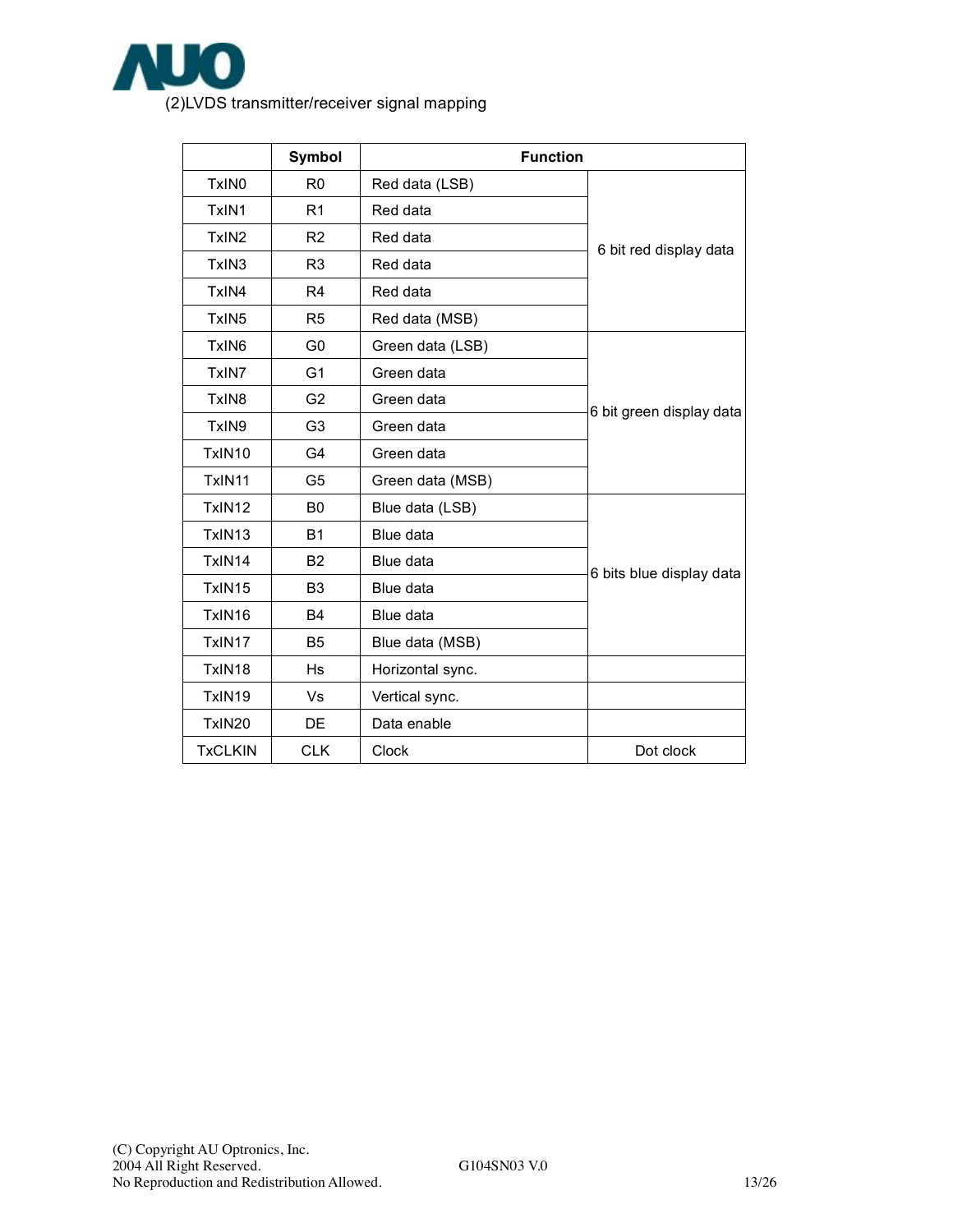

The module using a LVDS receiver. LVDS is a differential signal technology for LCD interface and high speed data transfer device. Transmitter shall be SN75LVDS84 (negative edge sampling) or compatible.

**Note**: Input signals shall be low or Hi-Z state when VDD is off.

| <b>Signal Name</b> | <b>Description</b>                                           |
|--------------------|--------------------------------------------------------------|
| RxINO-, RxINO+     | LVDS differential data input (Red0-Red5, Green0)             |
| $RxIN1-, RxIN1+$   | LVDS differential data input (Green1-Green5, Blue0-Blue1)    |
| RxIN2-, RxIN2+     | LVDS differential data input (Blue2-Blue5, Hsync, Vsync, DE) |
| CKIN-, CKIN+       | LVDS differential clock input                                |
| VDD                | +3.3V Power Supply                                           |
| <b>GND</b>         | Ground                                                       |
| <b>NC</b>          | No Connection                                                |

| <b>Signal Name</b>                                             | <b>Description</b>                                                                                                           |                                                                                                                                                                                    |
|----------------------------------------------------------------|------------------------------------------------------------------------------------------------------------------------------|------------------------------------------------------------------------------------------------------------------------------------------------------------------------------------|
| +RED5<br>+RED4<br>+RED3<br>+RED2<br>+RED1<br>+RED0             | Red Data 5 (MSB)<br>Red Data 4<br>Red Data 3<br>Red Data 2<br>Red Data 1<br>Red Data 0 (LSB)<br>Red-pixel Data               | Red-pixel Data<br>Each red pixel's brightness data consists of these<br>6 bits pixel data.                                                                                         |
| +GREEN5<br>+GREEN4<br>+GREEN3<br>+GREEN2<br>+GREEN1<br>+GREEN0 | Green Data 5 (MSB)<br>Green Data 4<br>Green Data 3<br>Green Data 2<br>Green Data 1<br>Green Data 0 (LSB)<br>Green-pixel Data | Green-pixel Data<br>Each green pixel's brightness data consists of these<br>6 bits pixel data.                                                                                     |
| +BLUE5<br>+BLUE4<br>+BLUE3<br>+BLUE2<br>+BLUE1<br>+BLUE0       | Blue Data 5 (MSB)<br>Blue Data 4<br>Blue Data 3<br>Blue Data 2<br>Blue Data 1<br>Blue Data 0 (LSB)<br><b>Blue-pixel Data</b> | <b>Blue-pixel Data</b><br>Each blue pixel's brightness data consists of these<br>6 bits pixel data.                                                                                |
| <b>CLK</b>                                                     | Data Clock                                                                                                                   | The typical frequency is 40MHz. The signal is<br>used to strobe the pixel data and DE signals.<br>All pixel data shall be valid at the falling edge when<br>the DE signal is high. |
| DE                                                             | <b>Display Timing</b>                                                                                                        | This signal is strobed at the falling edge of CLK.<br>When the signal is high, the pixel data shall be valid<br>to be displayed.                                                   |
| <b>VSYNC</b>                                                   | Vertical Sync                                                                                                                | The signal is synchronized to CLK.                                                                                                                                                 |
| <b>HSYNC</b>                                                   | Horizontal Sync                                                                                                              | The signal is synchronized to CLK.                                                                                                                                                 |

**Note**: Output signals from any system shall be low or Hi-Z state when VDD is off.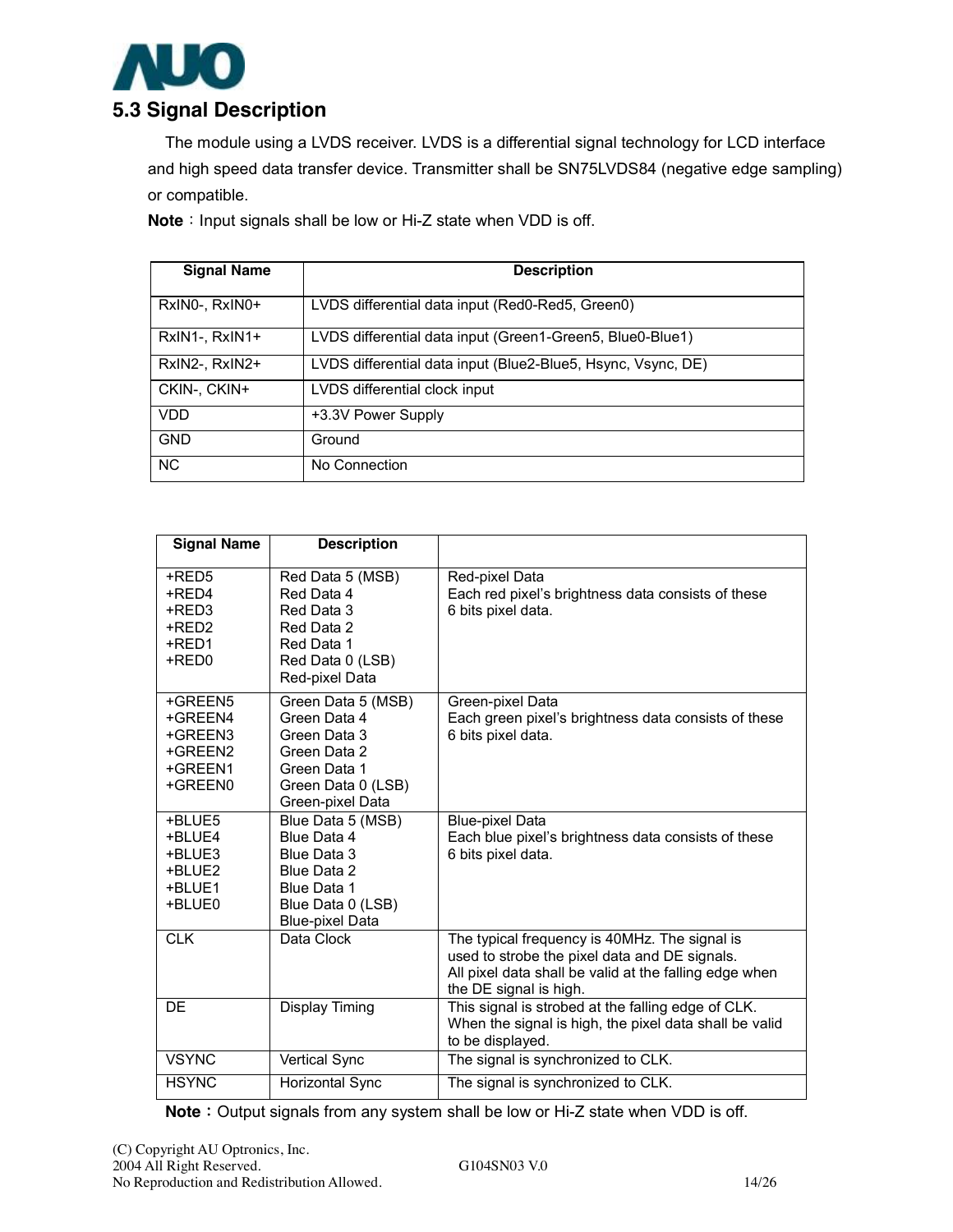

Input signals shall be low or Hi-Z state when VDD is off. It is recommended to refer the specifications of SN75LVDS86(Texas Instruments) in detail.

| Item                             | Symbol       | Min.      | Typ. | Max.             | Unit       |
|----------------------------------|--------------|-----------|------|------------------|------------|
| The differential level           | VID.         | 0.1       |      | 0.6              | V          |
| The common mode input<br>voltage | <b>VIC</b>   | VID.<br>2 |      | VID.<br>2.4<br>2 | V          |
| The input setup time.            | tsu          | 0.5       |      | ٠                | ns         |
| The input hold time              | thd          | 0.5       |      | ۰                | ns.        |
| High-level input voltage         | <b>V</b> IAP | 2.0       |      |                  | V          |
| Low-level input voltage          | <b>VIAM</b>  |           |      | 0.8              | V          |
| Clock frequency                  | <b>CLK</b>   | 31        |      | 68               | <b>MHz</b> |

Signal electrical characteristics are as follows:



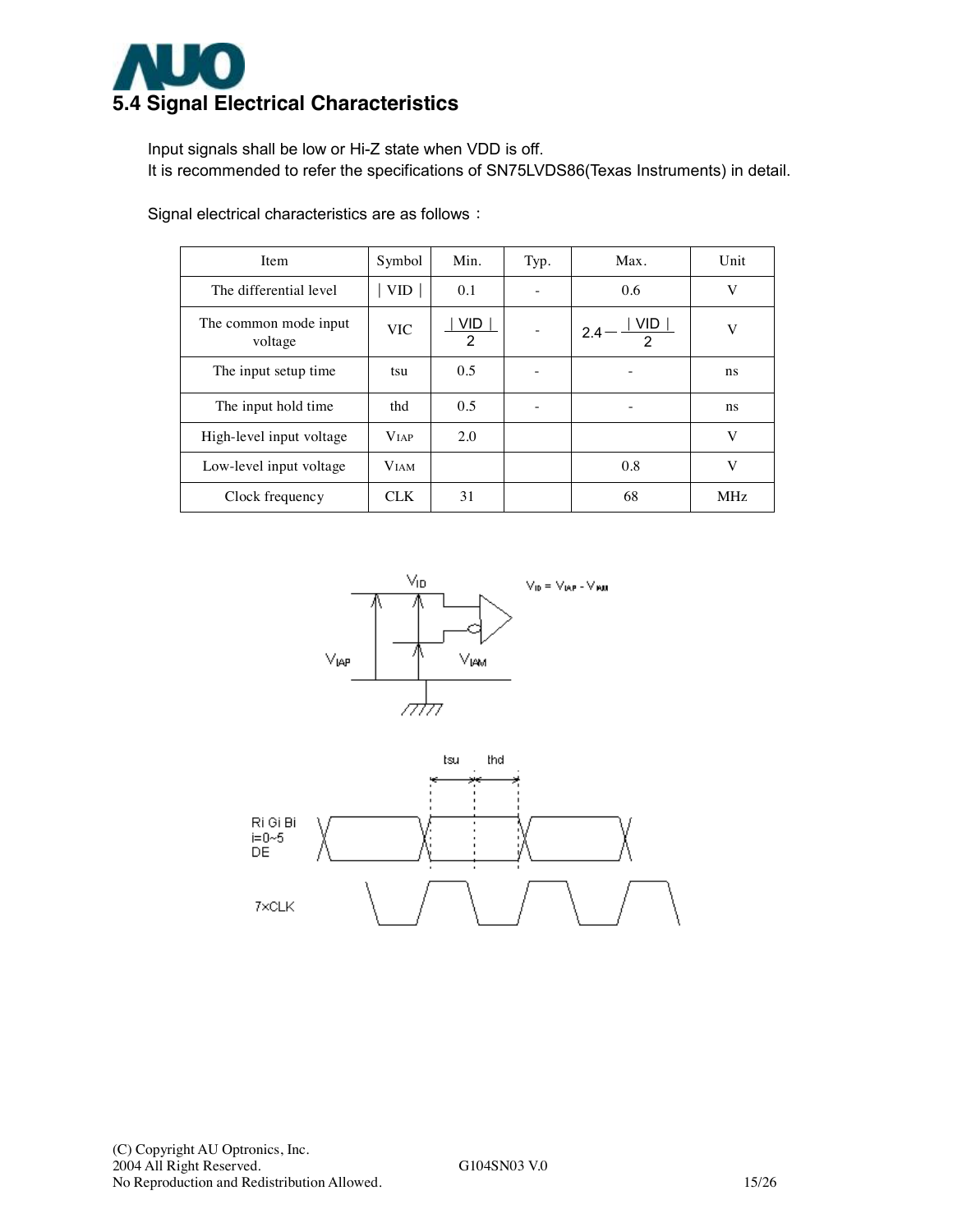

Following figure shows the relationship of the input signals and LCD pixel format:

|            | $\mathbf{1}$                     |  | $\overline{\phantom{0}}$ 2       |   |  |  |                |  |  |   | 799            |              | 800   |                                  |  |
|------------|----------------------------------|--|----------------------------------|---|--|--|----------------|--|--|---|----------------|--------------|-------|----------------------------------|--|
| 1st Line   | R G B R                          |  | G                                | B |  |  |                |  |  | R | G              | $\mathsf{B}$ | R     | G B                              |  |
|            | $\blacksquare$<br>$\blacksquare$ |  | ×<br>$\blacksquare$              |   |  |  |                |  |  |   | ×              |              |       |                                  |  |
|            | $\bullet$                        |  | $\blacksquare$                   |   |  |  |                |  |  |   | $\blacksquare$ |              |       |                                  |  |
|            | $\blacksquare$<br>$\blacksquare$ |  | $\blacksquare$<br>$\blacksquare$ |   |  |  |                |  |  |   | $\blacksquare$ |              |       | $\blacksquare$<br>$\blacksquare$ |  |
|            | $\blacksquare$                   |  | $\blacksquare$                   |   |  |  |                |  |  |   | $\blacksquare$ |              |       |                                  |  |
|            | $\blacksquare$                   |  | $\blacksquare$                   |   |  |  |                |  |  |   |                |              |       | n                                |  |
|            | $\blacksquare$<br>$\blacksquare$ |  | $\blacksquare$<br>$\blacksquare$ |   |  |  |                |  |  |   |                |              |       | $\blacksquare$                   |  |
|            | $\blacksquare$                   |  | $\blacksquare$                   |   |  |  |                |  |  |   |                |              |       | n                                |  |
|            | $\blacksquare$                   |  | $\blacksquare$                   |   |  |  |                |  |  |   |                |              |       |                                  |  |
|            | $\blacksquare$                   |  | $\blacksquare$                   |   |  |  | $\blacksquare$ |  |  |   |                |              |       |                                  |  |
| 600th Line | R G B R                          |  | G                                | B |  |  |                |  |  | R |                |              | G B R | G B                              |  |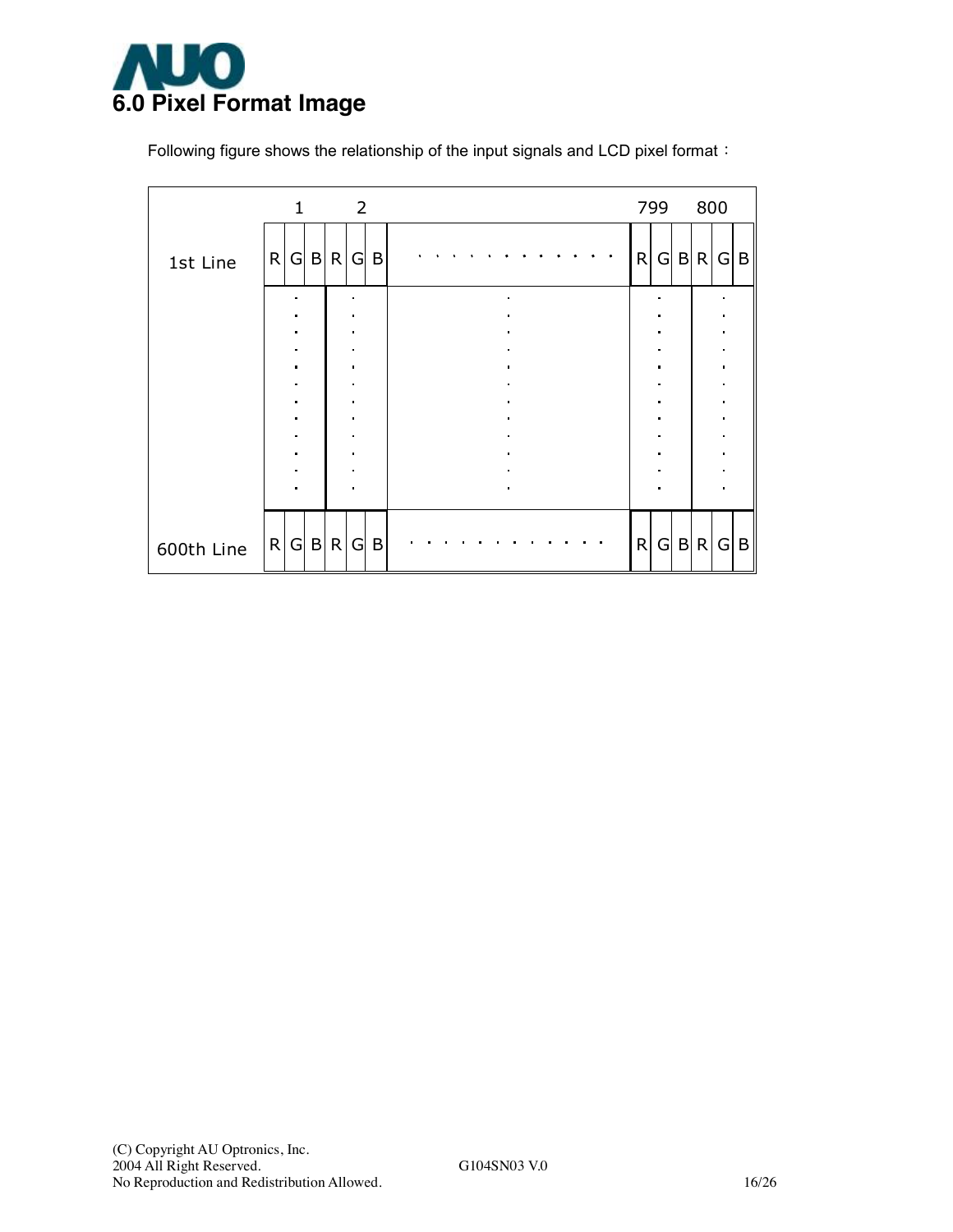

Input power specifications are as follows:

|                      | Item                        | Symbol          | Min.                     | Typ.                     | Max.         | Unit    | <b>Remark</b> |
|----------------------|-----------------------------|-----------------|--------------------------|--------------------------|--------------|---------|---------------|
| Power                | Input voltage               | $V_{\rm CC}$    | 3.0                      | 3.3                      | 3.6          | V       |               |
| supply               | Current                     |                 |                          | 230                      |              | mArms   | Note 1        |
| voltage              | consumption                 | <sub>B</sub>    |                          | 260                      | 310          | mArms   |               |
|                      | Inrush current              | <b>RUSH</b>     |                          | $\overline{\phantom{a}}$ | 1500         | mApeak  | Note 2        |
| Internal             | Low voltage                 | $V_{IL}$        | 0                        | $\overline{\phantom{a}}$ | $0.3 V_{CC}$ |         |               |
| logic                | High voltage                | $V_{\text{IH}}$ | $0.7V_{CC}$              | $\overline{\phantom{a}}$ | $V_{\rm CC}$ |         |               |
| Power ripple voltage |                             | $V_{RP}$        | $\overline{\phantom{a}}$ | -                        | 100          | $mVp-p$ |               |
|                      | LCD Drive power consumption |                 |                          | 0.76                     |              | [Watt]  |               |

Note 1:Effective value (mArms) at  $V_{\text{cc}}$  = 3.3 V/25℃.





White Black





Note 2: Refer to the following power-on condition.

 $90\%$ <sup>-</sup> 10% Vcc

Sequence of Power-on/off and signal-on/off Ton=470  $\mu$  s $\pm$ 10%

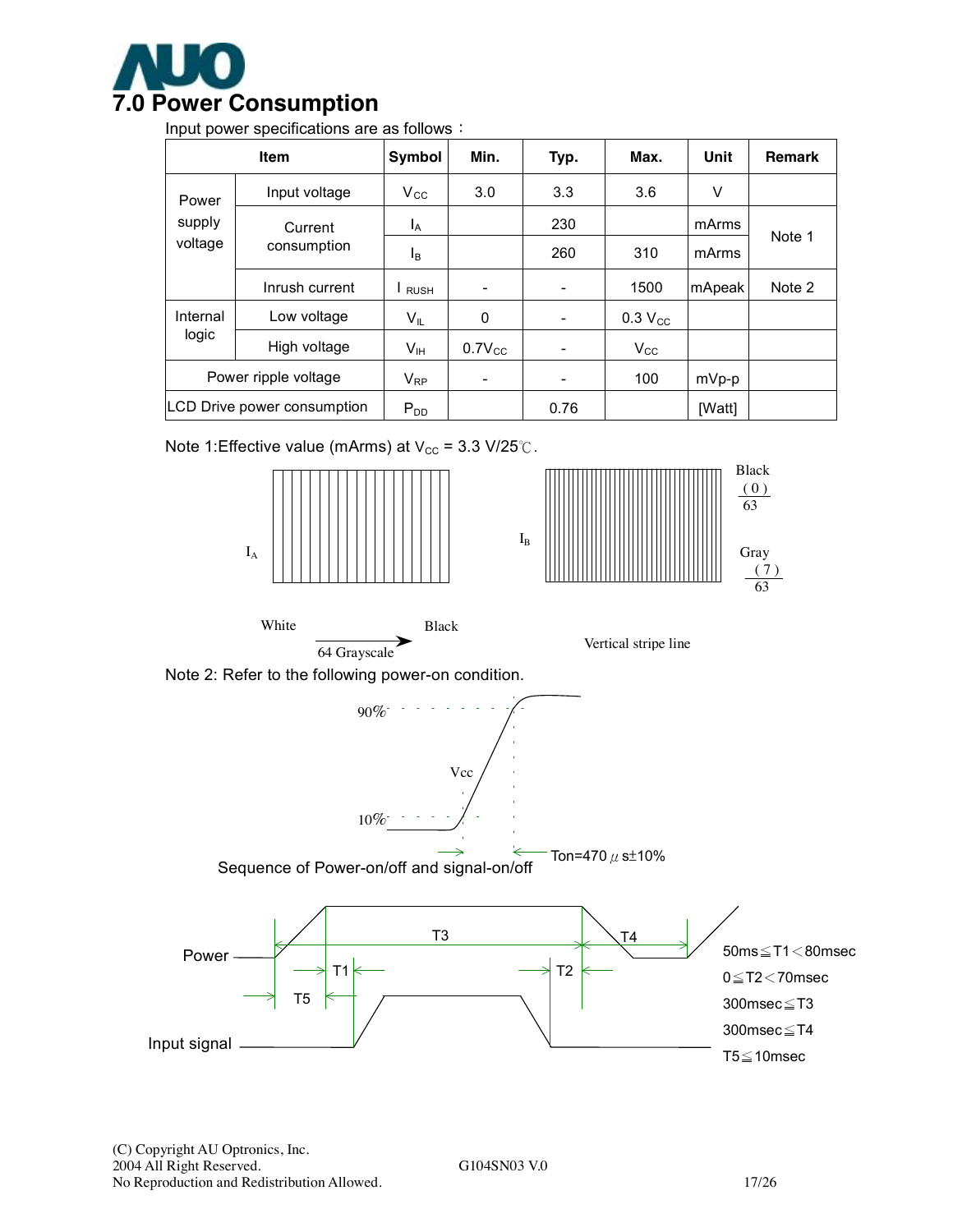

Apply the lamp voltage within the LCD operating range. When the backlight turns on before the LCD operation or the LCD turns off before the backlight turns off, the display may momentarily become abnormal.

#### **Caution**

The above on/off sequence should be applied to avoid abnormal function in the display. In case of handling:

Make sure to turn off the power when you plug the cable into the input connector or pull the cable out of the connector.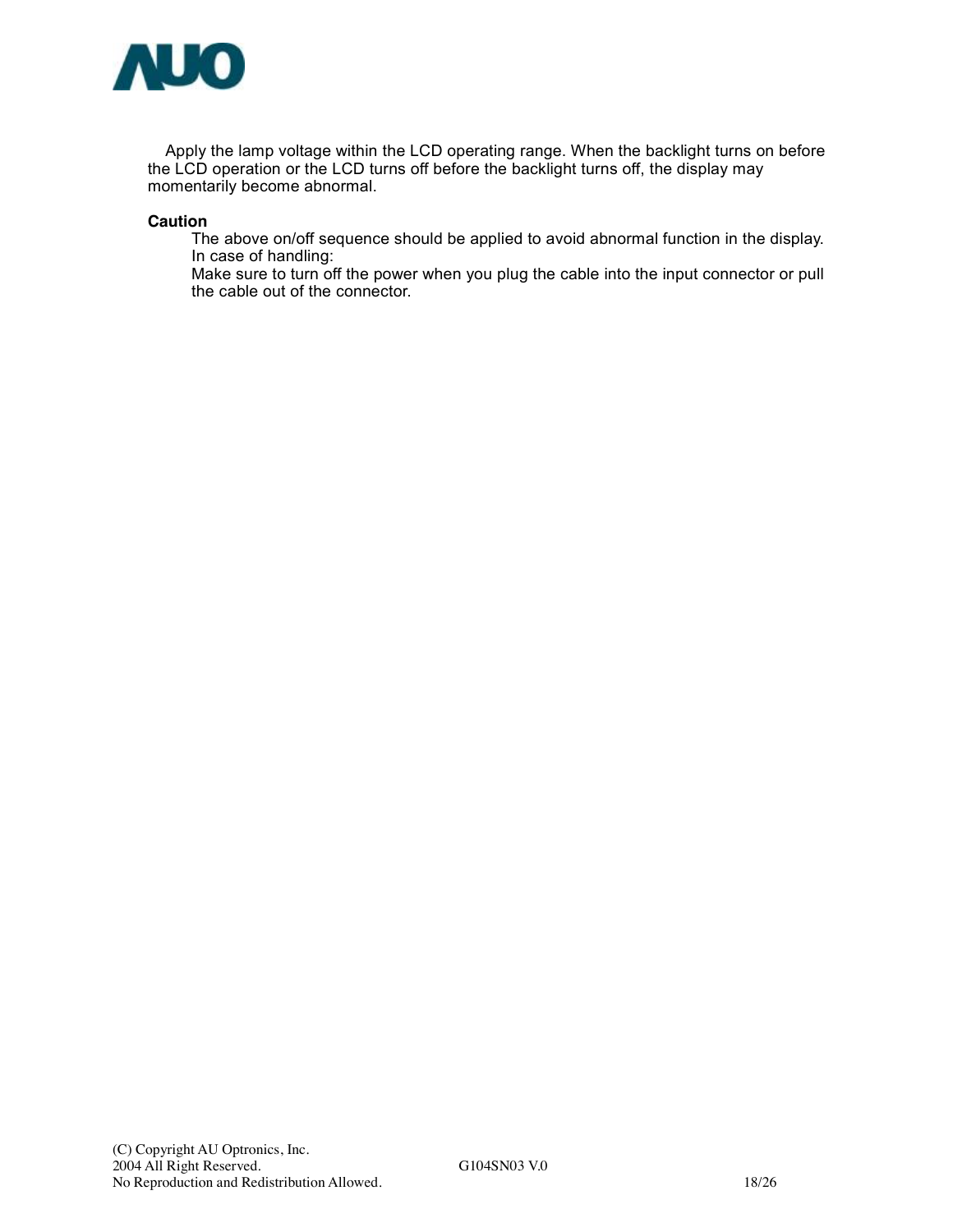

#### **8.1 Display color v.s. input data signals:**

|                |              |                |                     |                |                               |                     |                  |                     |                |             |                |                  | Data signal (0 : Low level, 1: High level) |                |                  |                  |                  |                |                  |
|----------------|--------------|----------------|---------------------|----------------|-------------------------------|---------------------|------------------|---------------------|----------------|-------------|----------------|------------------|--------------------------------------------|----------------|------------------|------------------|------------------|----------------|------------------|
| Display colors |              | R <sub>5</sub> | R4                  | R <sub>3</sub> | R <sub>2</sub> R <sub>1</sub> |                     | R <sub>0</sub>   |                     | G5 G4 G3 G2 G1 |             |                |                  | G <sub>0</sub>                             | B <sub>5</sub> | <b>B4</b>        | B <sub>3</sub>   | B <sub>2</sub>   | B <sub>1</sub> | B <sub>0</sub>   |
|                | <b>Black</b> | $\pmb{0}$      | $\mathbf 0$         | $\mathbf 0$    | $\pmb{0}$                     | 0                   | 0                | $\mathbf 0$         | $\mathbf 0$    | 0           | 0              | $\mathbf 0$      | 0                                          | $\mathbf 0$    | $\mathbf 0$      | 0                | $\mathbf 0$      | $\mathbf 0$    | $\mathbf 0$      |
|                | <b>Blue</b>  | $\overline{0}$ | $\mathbf 0$         | 0              | $\mathbf 0$                   | $\mathbf 0$         | $\mathbf 0$      | 0                   | 0              | 0           | 0              | $\mathbf 0$      | $\mathbf 0$                                | 1              | 1                | 1                | 1                | 1              | 1                |
|                | Red          | 1              | 1                   | 1              | 1                             | 1                   | 1                | 0                   | 0              | 0           | 0              | $\mathbf 0$      | 0                                          | 0              | 0                | 0                | $\mathbf 0$      | 0              | $\mathbf 0$      |
| <b>Basic</b>   | Magenta      | 1              | 1                   | 1              | 1                             | 1                   | 1                | 0                   | 0              | 0           | 0              | $\mathbf 0$      | 0                                          | 1              | 1                | 1                | 1                | 1              | 1                |
| colors         | Green        | 0              | 0                   | 0              | $\pmb{0}$                     | 0                   | $\mathsf 0$      | 1                   | 1              | 1           | 1              | 1                | 1                                          | 0              | $\mathbf 0$      | 0                | $\mathbf 0$      | 0              | $\mathbf 0$      |
|                | Cyan         | 0              | 0                   | 0              | $\mathbf 0$                   | $\mathbf 0$         | $\mathbf 0$      | 1                   | 1              | 1           | 1              | 1                | 1                                          | 1              | 1                | 1                | 1                | 1              | 1                |
|                | Yellow       | 1              | 1                   | 1              | 1                             | 1                   | 1                | 1                   | 1              | 1           | 1              | 1                | 1                                          | 0              | $\mathbf 0$      | 0                | 0                | $\overline{0}$ | $\mathbf 0$      |
|                | White        | 1              | 1                   | 1              | 1                             | 1                   | 1                | 1                   | 1              | 1           | 1              | 1                | 1                                          | 1              | 1                | 1                | 1                | 1              | 1                |
|                | <b>Black</b> | 0              | 0                   | $\mathbf 0$    | $\mathbf 0$                   | $\overline{0}$      | $\mathbf 0$      | 0                   | $\mathbf 0$    | $\mathbf 0$ | $\mathbf 0$    | $\mathbf 0$      | $\mathbf 0$                                | $\mathbf 0$    | $\mathbf 0$      | $\mathbf 0$      | $\mathbf 0$      | $\mathsf 0$    | $\mathbf 0$      |
|                |              | 0              | $\mathbf 0$         | $\mathbf 0$    | $\pmb{0}$                     | $\mathbf 0$         | 1                | 0                   | 0              | 0           | 0              | $\pmb{0}$        | $\mathbf 0$                                | $\mathbf 0$    | 0                | $\mathbf 0$      | $\mathbf 0$      | 0              | $\pmb{0}$        |
|                | Dark         | $\overline{0}$ | $\overline{0}$      | $\mathbf 0$    | $\mathbf 0$                   | 1                   | $\mathbf 0$      | $\overline{0}$      | 0              | 0           | $\overline{0}$ | $\mathbf 0$      | $\overline{0}$                             | $\overline{0}$ | $\overline{0}$   | $\mathbf 0$      | $\mathbf 0$      | $\mathsf 0$    | $\mathsf 0$      |
| Red            |              |                |                     |                |                               |                     |                  |                     |                |             |                |                  |                                            |                |                  |                  |                  |                |                  |
| grayscale      |              |                |                     |                |                               |                     |                  |                     |                |             |                |                  |                                            |                |                  |                  |                  |                |                  |
|                | bright       |                |                     |                |                               |                     |                  |                     |                |             |                |                  |                                            |                |                  |                  |                  |                |                  |
|                |              | 1              | 1                   | 1              | 1                             | 0                   | 1<br>$\mathbf 0$ | 0<br>0              | 0              | 0<br>0      | 0<br>0         | 0<br>$\mathbf 0$ | $\pmb{0}$                                  | 0              | 0<br>$\mathbf 0$ | 0<br>$\mathbf 0$ | 0<br>$\mathbf 0$ | 0              | 0                |
|                |              | 1<br>1         | 1<br>1              | 1<br>1         | 1<br>1                        | 1<br>1              | 1                | 0                   | 0<br>0         | 0           | 0              | $\mathbf 0$      | 0<br>0                                     | 0<br>0         | 0                | 0                | $\mathbf 0$      | 0<br>0         | $\mathbf 0$<br>0 |
|                | Red          |                |                     |                |                               |                     |                  |                     |                |             |                |                  |                                            |                |                  |                  |                  |                |                  |
|                | <b>Black</b> | $\mathbf 0$    | $\mathbf 0$         | $\mathbf 0$    | $\pmb{0}$                     | $\mathbf 0$         | $\mathbf 0$      | 0                   | $\mathbf 0$    | 0           | $\mathbf 0$    | $\mathbf 0$      | $\mathbf 0$                                | $\mathbf 0$    | $\mathbf 0$      | $\mathbf 0$      | $\mathbf 0$      | $\mathsf 0$    | $\mathsf 0$      |
|                |              | 0              | $\mathbf 0$         | $\mathbf 0$    | $\pmb{0}$                     | $\mathbf 0$         | $\mathbf 0$      | 0                   | 0              | 0           | 0              | $\mathbf 0$      | 1                                          | $\mathbf 0$    | $\mathbf 0$      | $\mathbf 0$      | $\mathbf 0$      | 0              | $\mathbf 0$      |
|                | Dark         | $\mathbf 0$    | $\mathbf 0$         | 0              | $\pmb{0}$                     | $\mathbf 0$         | 0                | 0                   | 0              | 0           | 0              | 1                | $\mathbf 0$                                | 0              | 0                | 0                | 0                | 0              | $\mathbf 0$      |
| Green          |              |                |                     |                |                               |                     |                  |                     |                |             |                |                  |                                            |                |                  |                  |                  |                |                  |
| grayscale      |              |                |                     |                |                               |                     |                  |                     |                |             |                |                  |                                            |                |                  |                  |                  |                |                  |
|                | bright       | 0              | 0                   | 0              | 0                             | 0                   | 0                | 1                   | 1              | 1           | 1              | $\pmb{0}$        | 1                                          | 0              | 0                | 0                | 0                | 0              | 0                |
|                |              | 0              | $\pmb{0}$           | $\mathbf 0$    | $\pmb{0}$                     | 0                   | 0                | 1                   | 1              | 1           | 1              | 1                | $\mathbf 0$                                | 0              | $\mathbf 0$      | 0                | $\mathbf 0$      | 0              | $\mathbf 0$      |
|                |              | 0              | 0                   | $\mathbf 0$    | $\mathbf 0$                   | 0                   | $\mathbf 0$      | 1                   | $\mathbf 1$    | 1           | 1              | $\mathbf{1}$     | 1                                          | 0              | $\mathbf 0$      | $\mathbf 0$      | $\mathbf 0$      | 0              | $\mathbf 0$      |
|                | Green        | $\mathbf 0$    |                     |                | $\mathbf 0$                   | 0                   |                  |                     | $\mathbf 0$    | $\mathbf 0$ | $\mathbf 0$    | 0                |                                            | 0              | $\pmb{0}$        | 0                | 0                |                | $\mathbf 0$      |
|                | <b>Black</b> | 0              | 0                   | $\pmb{0}$<br>0 | $\mathbf 0$                   |                     | 0<br>$\mathbf 0$ | 0                   | 0              | 0           | 0              | $\mathbf 0$      | 0                                          |                | $\mathbf 0$      |                  | $\mathbf 0$      | $\pmb{0}$<br>0 | 1                |
|                | Dark         | $\pmb{0}$      | 0<br>$\overline{0}$ | $\mathbf 0$    | $\mathbf 0$                   | 0<br>$\overline{0}$ | $\mathbf 0$      | 0<br>$\overline{0}$ | 0              | $\mathbf 0$ | 0              | $\mathbf 0$      | 0<br>$\overline{0}$                        | 0<br>0         | $\overline{0}$   | 0<br>$\mathbf 0$ | 0                | 1              | $\overline{0}$   |
|                |              |                |                     |                |                               |                     |                  |                     |                |             |                |                  |                                            |                |                  |                  |                  |                |                  |
| <b>Blue</b>    |              |                |                     |                |                               |                     |                  |                     |                |             |                |                  |                                            |                |                  |                  |                  |                |                  |
| grayscale      |              |                |                     |                |                               |                     |                  |                     |                |             |                |                  |                                            |                |                  |                  |                  |                |                  |
|                | bright       | 0              | $\pmb{0}$           | $\mathbf 0$    | $\mathbf 0$                   | 0                   | 0                | 0                   | 0              | 0           | 0              | 0                | 0                                          | 1              | 1                | 1                | 1                | 0              | 1                |
|                |              | 0              | $\pmb{0}$           | 0              | $\pmb{0}$                     | $\mathbf 0$         | $\mathbf 0$      | 0                   | 0              | $\mathbf 0$ | 0              | $\mathbf 0$      | 0                                          | 1              | 1                | 1                | 1                | 1              | $\mathbf 0$      |
|                | <b>Blue</b>  | 0              | 0                   | $\mathbf 0$    | $\mathbf 0$                   | $\mathbf 0$         | $\mathbf 0$      | 0                   | 0              | 0           | 0              | $\mathbf 0$      | 0                                          | 1              | 1                | 1                | 1                | 1              | 1                |
| -              |              |                |                     |                |                               |                     |                  |                     |                |             |                |                  |                                            |                |                  |                  |                  |                |                  |

Note : Each basic color can be displayed in 64 gray scales using the 6 bit data signals. By combining the 18-bit data signals(R, G, B), the 262, 144 colors can be achieved on the display.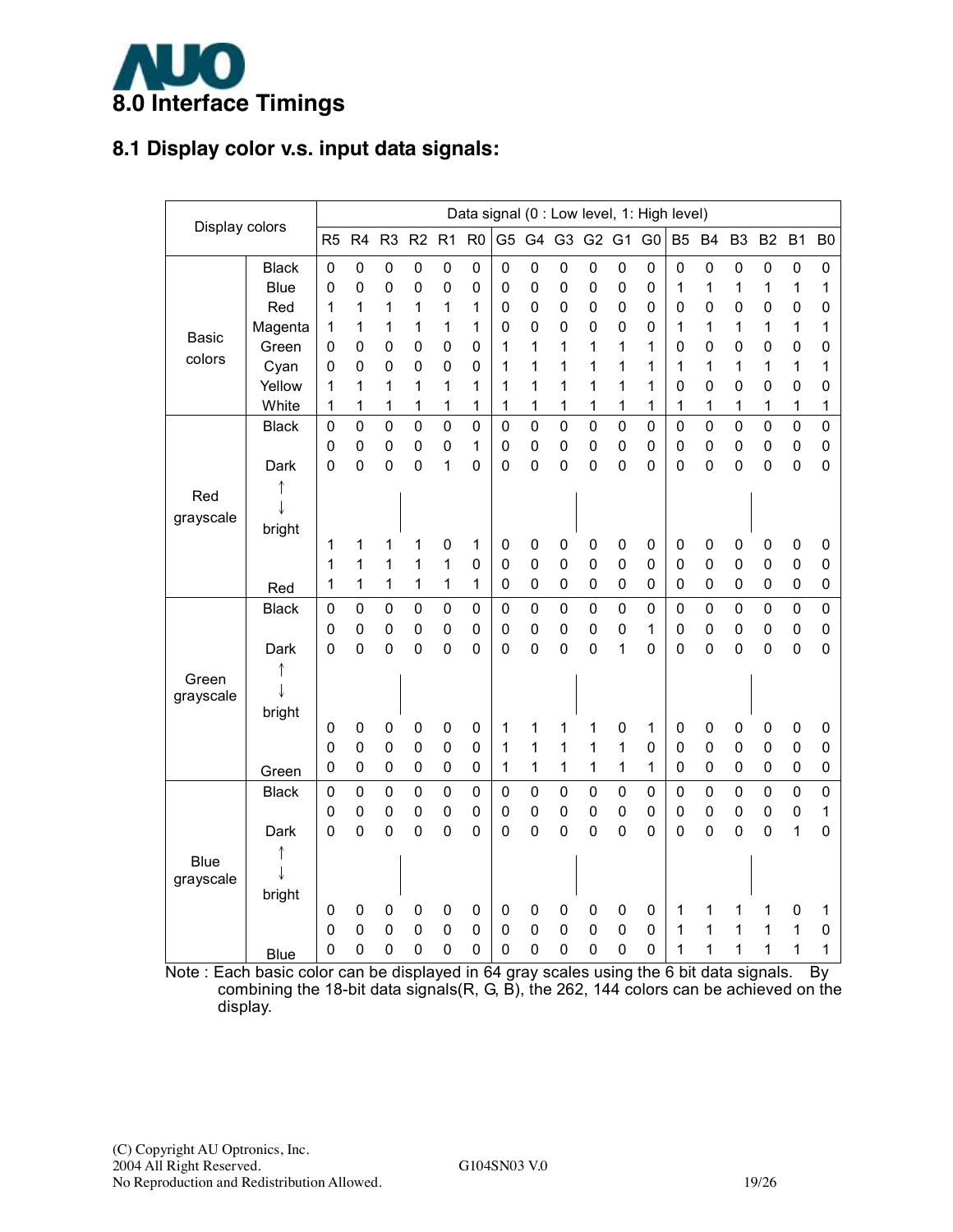

#### (1). Timing characteristics of input signals

#### (a) DE mode

| Item                | <b>Symbol</b> | Min. | Typ. | Max. | Unit       | Remark |
|---------------------|---------------|------|------|------|------------|--------|
| Clock frequency     | Fck           | 36   | 40   | 50   | <b>MHz</b> |        |
| Horizontal blanking | Thb1          | 18   | 256  | 624  | Clk        |        |
| Vertical blanking   | Tvb1          | 3    | 28   | 184  | Th         |        |

#### (b) HV mode

| <b>Item</b>             | Symbol | Min. | Typ. | Max.           | Unit       | Remark |
|-------------------------|--------|------|------|----------------|------------|--------|
| Clock frequency         | Fck    | 36   | 40   | 50             | <b>MHz</b> |        |
| Hsync period            | Th     | 818  | 1056 | 1424           | <b>Clk</b> |        |
| Hsync pulse width       | Thw    | 2    | 128  |                | <b>Clk</b> |        |
| Hsync front porch       | Thf    | 8    | 40   | -              | <b>Clk</b> |        |
| Hsync back porch        | Thb    | 4    | 88   |                | <b>CIK</b> |        |
| Hsync blanking          | Thb1   | 18   | 256  | 624            | <b>Clk</b> |        |
| Vsync period            | Tv     | 603  | 628  | 784            | Th         |        |
| Vsync pulse width       | Tvw    | 1    | 4    | -              | Th         |        |
| Vsync front porch       | Tvf    | 0    | 1    | $\overline{a}$ | Th         |        |
| Vsync blanking          | Tvb1   | 3    | 28   | 184            | Th         |        |
| Hsync/Vsync phase shift | Tvpd   | 2    | 320  |                | <b>CIK</b> |        |

| Item                   |         | Symbo | <b>Value</b> | Unit | <b>Description</b>                                                                                  |
|------------------------|---------|-------|--------------|------|-----------------------------------------------------------------------------------------------------|
| Horizontal<br>start    | display | The   | 218          | Clk  | After falling edge of Hsync, counting<br>218 clk, then getting valid data from<br>219th clk's data. |
| Vertical display start |         | Tve   | 25           | Th   | After falling edge of Vsync, counting<br>25th, then getting 26th Th's data.                         |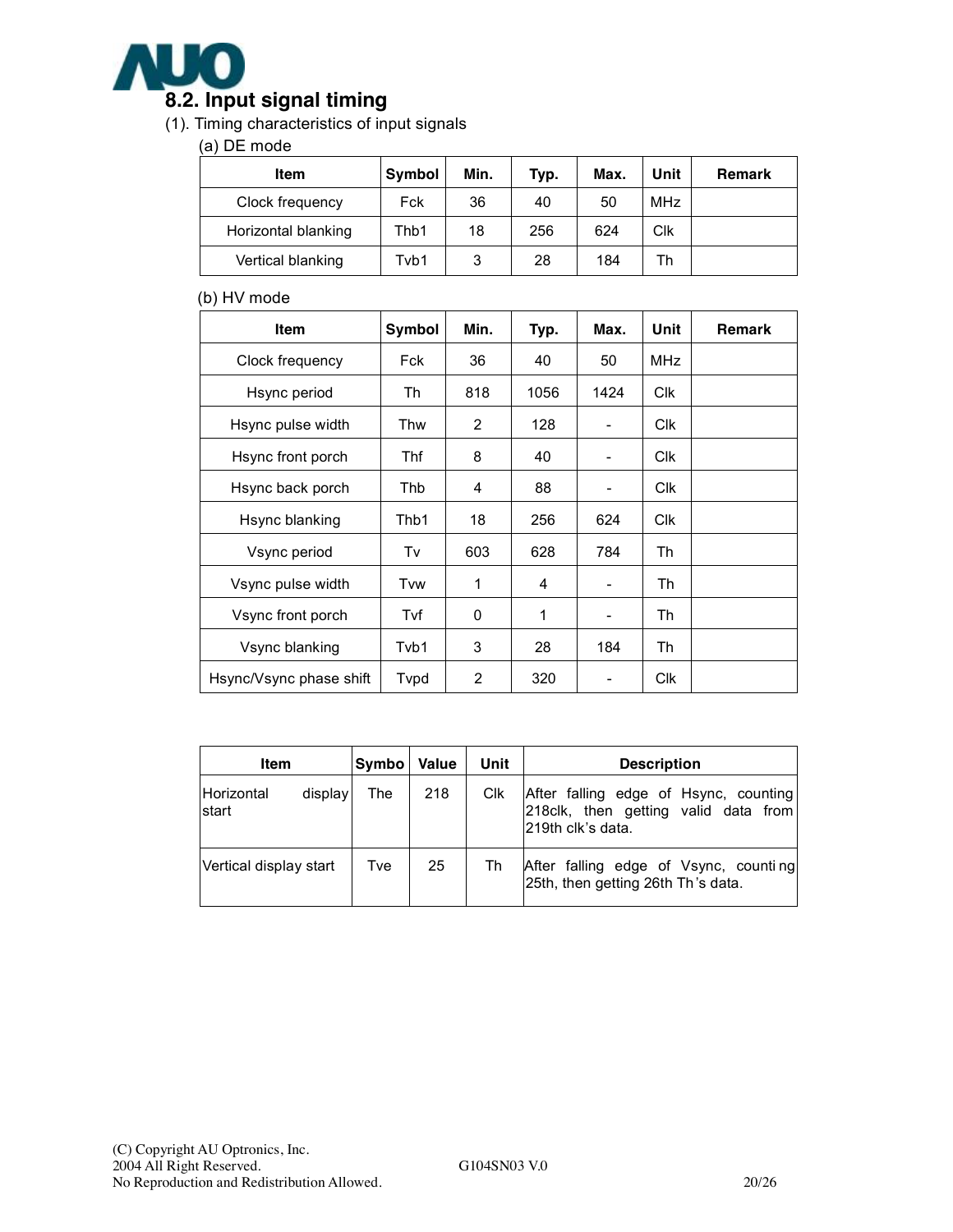

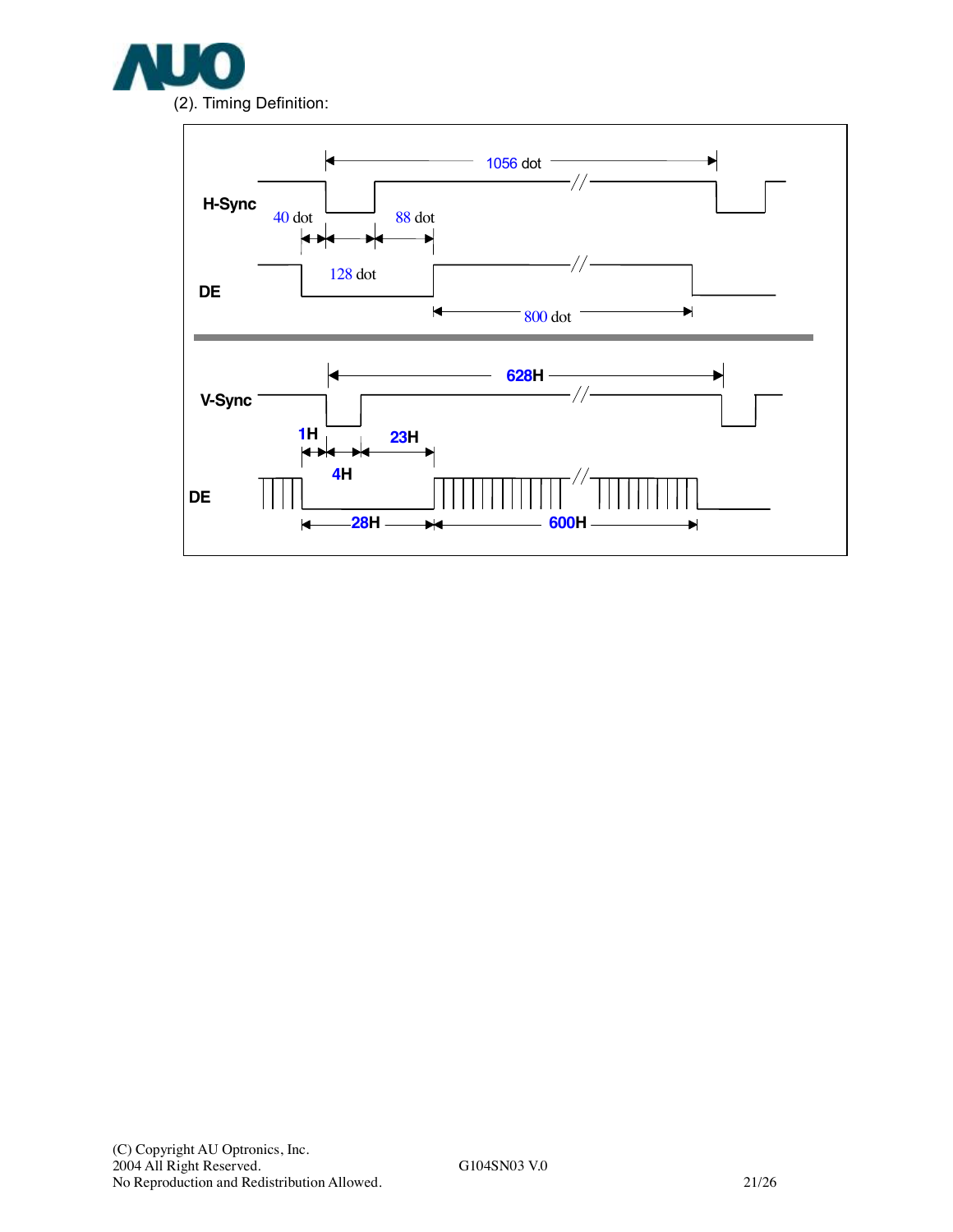



**Timin g c h art**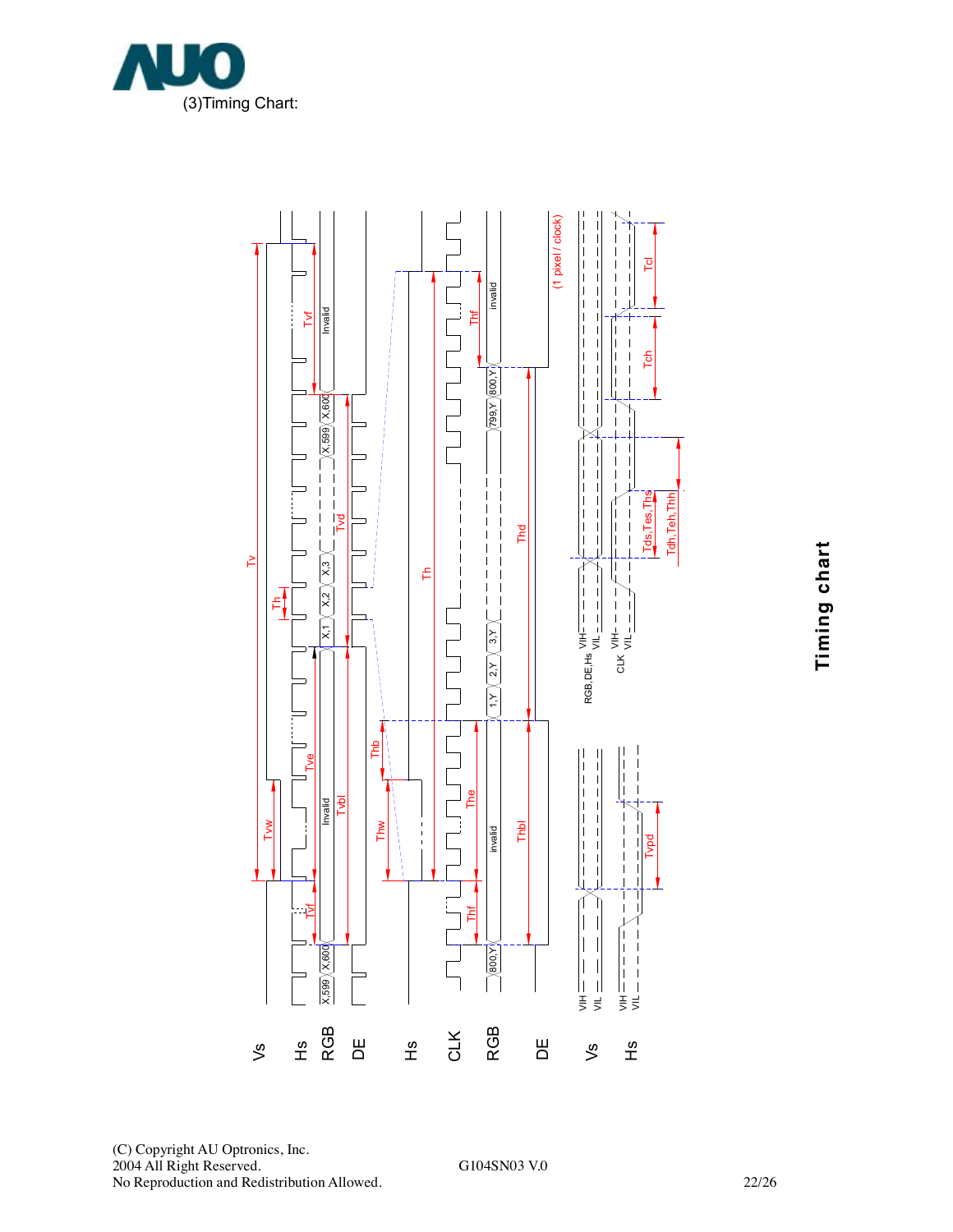

| D(1,1)   | D(2,1)     | . | D(X,1)     | . | D(799,1        | D(800,1)       |
|----------|------------|---|------------|---|----------------|----------------|
| D(1,2)   | D(2,2)     | . | D(X,2)     | . | D(799,2        | D(800,2)       |
|          |            | . |            | . |                |                |
| D(1,Y)   | D(2,Y)     | . | D(X, Y)    | . | D(799, Y       | D(800,Y)       |
|          |            | . |            | . |                |                |
| D(1,599  | D( $2,599$ | . | D( $X,599$ | . | 799,599)<br>D( | D(800,599)     |
| D(1,600) | D( $2,600$ | . | D(X, 600)  | . | 799,600)<br>D١ | D(<br>800,600) |

## **9.0 Backlight Characteristic**

Backlight driving conditions

| <b>Parameter</b>      | Symbol  | Min.  | Typ.                     | Max. | Unit            | <b>Remark</b>          |
|-----------------------|---------|-------|--------------------------|------|-----------------|------------------------|
| Lamp voltage          | $V_{L}$ | 510   | 560                      | 610  | Vrms            | Note 1                 |
| Lamp current          |         | 3.0   | 4.5                      | 5.5  | mArms           | Note 1                 |
| Power consumption     | $P_L$   |       | 2.52                     |      | w               | Note 2                 |
|                       |         |       | $\overline{\phantom{a}}$ | 1050 |                 | $T = 0^\circ \text{C}$ |
| Lamp starting voltage | Vs      |       | -                        | 800  | Vrms            | $T = 25^{\circ}$       |
| Frequency             | $F_L$   |       | 60                       |      | KH <sub>z</sub> | Note 3                 |
| Lamp life time        |         | 10000 | 20000                    |      | Hr              | Note 1, 4              |

Note 1: T=  $25^{\circ}$ C, I<sub>L</sub> = 4.5mA

- Note 2: Inverter should be designed with the characteristic of lamp. When you are designing the inverter, the output voltage of the inverter should comply with the following conditions.
	- (1). The area under the positive and negative cycles of the waveform of the lamp current and lamp voltage should be area symmetric(the symmetric ratio should be larger than 90%).
	- (2). There should not be any spikes in the waveform.
	- (3). The waveform should be sine wave as possible.
	- (4). Lamp current should not exceed the maximum value within the operating Temperature (It is prohibited to over the maximum lamp current even if operated in The non-guaranteed temperature). When lamp current over the maximum value for a long time, it may cause fire. Therefore, it is recommend that the inverter should have the current limited circuit.
- Note 3: Lamp frequency may produce interference with horizontal synchronous frequency and this may cause line flow on the display. Therefore lamp frequency shall be detached from the horizontal synchronous frequency and its harmonics as far as possible in order to avoid interference.
- Note 4: Brightness (IL=4.5mA) to be decrease to the 50% of the initial value.

#### **Signal for Lamp connector**

| Pin no. | Symbol | <b>Function</b>            | <b>Remark</b>      |
|---------|--------|----------------------------|--------------------|
|         |        | CCFL power supply $(H.V.)$ | Cable color: Pink  |
|         |        | CCFL power supply(GND)     | Cable color: White |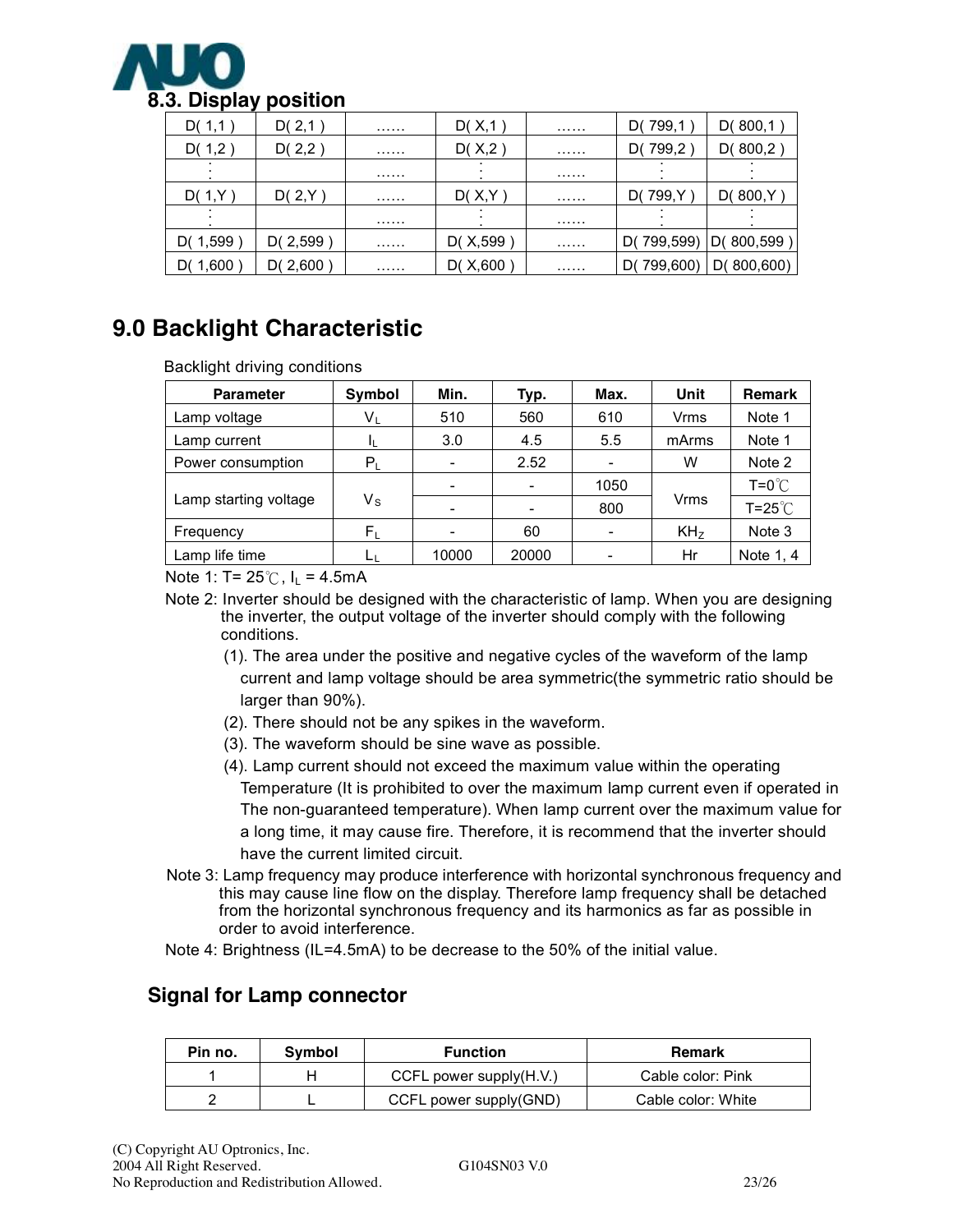

| <b>Test tem</b>                                         | <b>Test Condition</b>                                                                     | <b>Remark</b> |
|---------------------------------------------------------|-------------------------------------------------------------------------------------------|---------------|
| High temperature storage                                | 70℃, 300Hrs                                                                               | Note 1, 2, 3  |
| Low temperature storage                                 | $-20^{\circ}$ C , 300Hrs                                                                  | Note 1, 2, 3  |
| High temperature & high<br>humidity operation           | 40℃, 90%RH, 300Hrs<br>(No condensation)                                                   | Note 1, 2, 3  |
| High temperature<br>operation                           | $50^{\circ}$ C, 300Hrs                                                                    | Note 1, 2, 3  |
| Low temperature operation $ 0^{\circ}\text{C}$ , 300Hrs |                                                                                           | Note 1, 2, 3  |
| Temperature cycling<br>(non-operation)                  | -20℃ <b>~60℃</b><br>1H, 10mins, 1H, 5cycles                                               | Note 1, 2, 3  |
| Electrostatic discharge<br>(non-operation)              | 150 pF, 150 $\Omega$ , 10kV, 1 second, 8<br>position on the panel, 10 times each<br>place | Note 3        |
| Vibration<br>(non-operation)                            | Sweep: 1.5G, $10H_z \sim 200H_z \sim 10H_z$<br>$/2.5$ min<br>X, Y, Z, 3 directions        | Note 1, 2, 3  |
| <b>Mechanical shock</b><br>(non-operation)              | 50G/18ms, 200G/2ms, $\pm X$ , $\pm Y$ , $\pm Z$<br>once for each direction                | Note 1, 2, 3  |

Note 1: Evaluation should be tested after storage at room temperature for one hour.

 Note 2: There should be no change which might affect the practical display function when the display quality test is conducted under normal operating condition.

Note 3: Judgment:1. Function OK

2. No serious image quality degradation

## **11.0 Display quality**

The display quality of the color TFT-LCD module should be in compliance with the AUO's OQC inspection standard.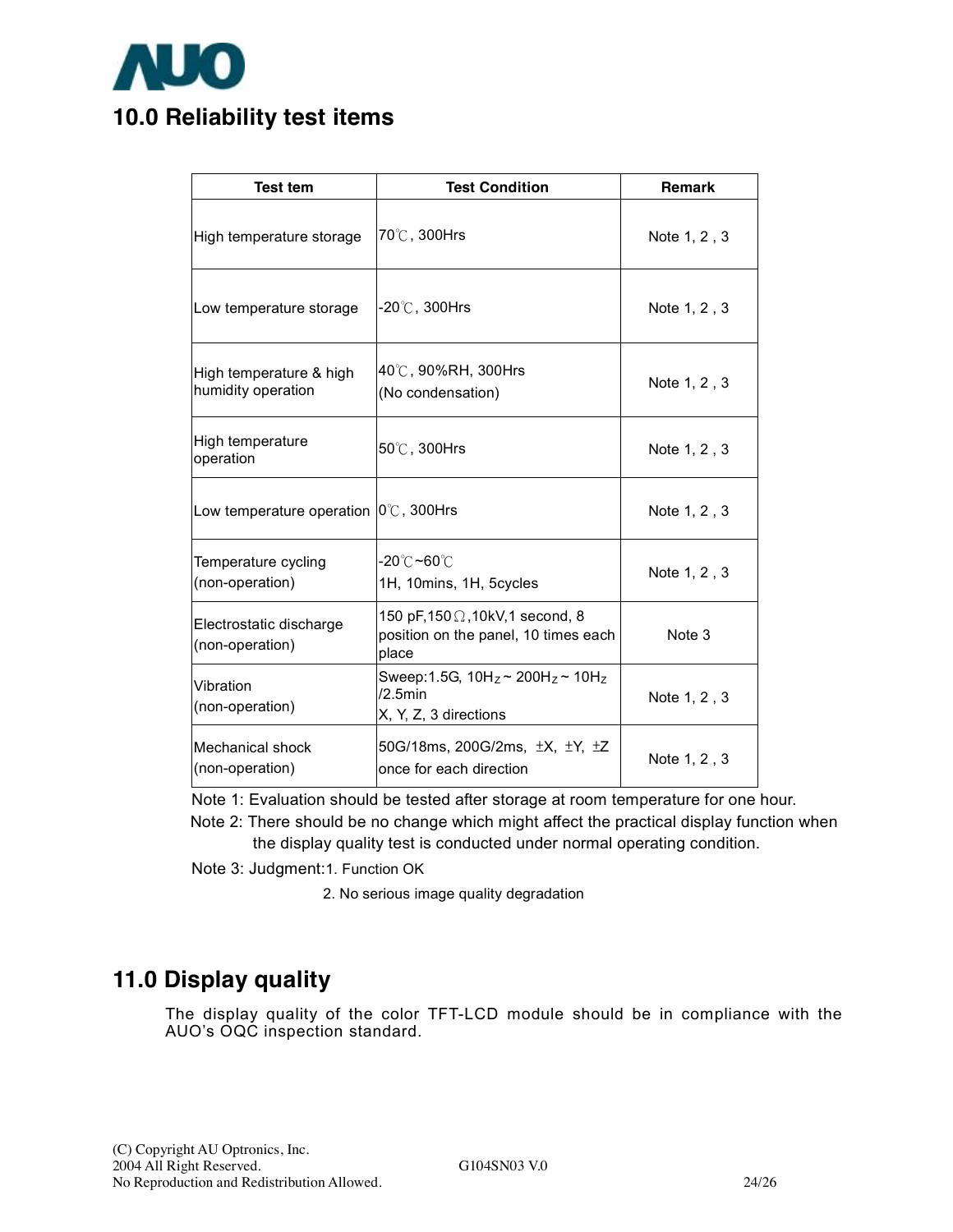